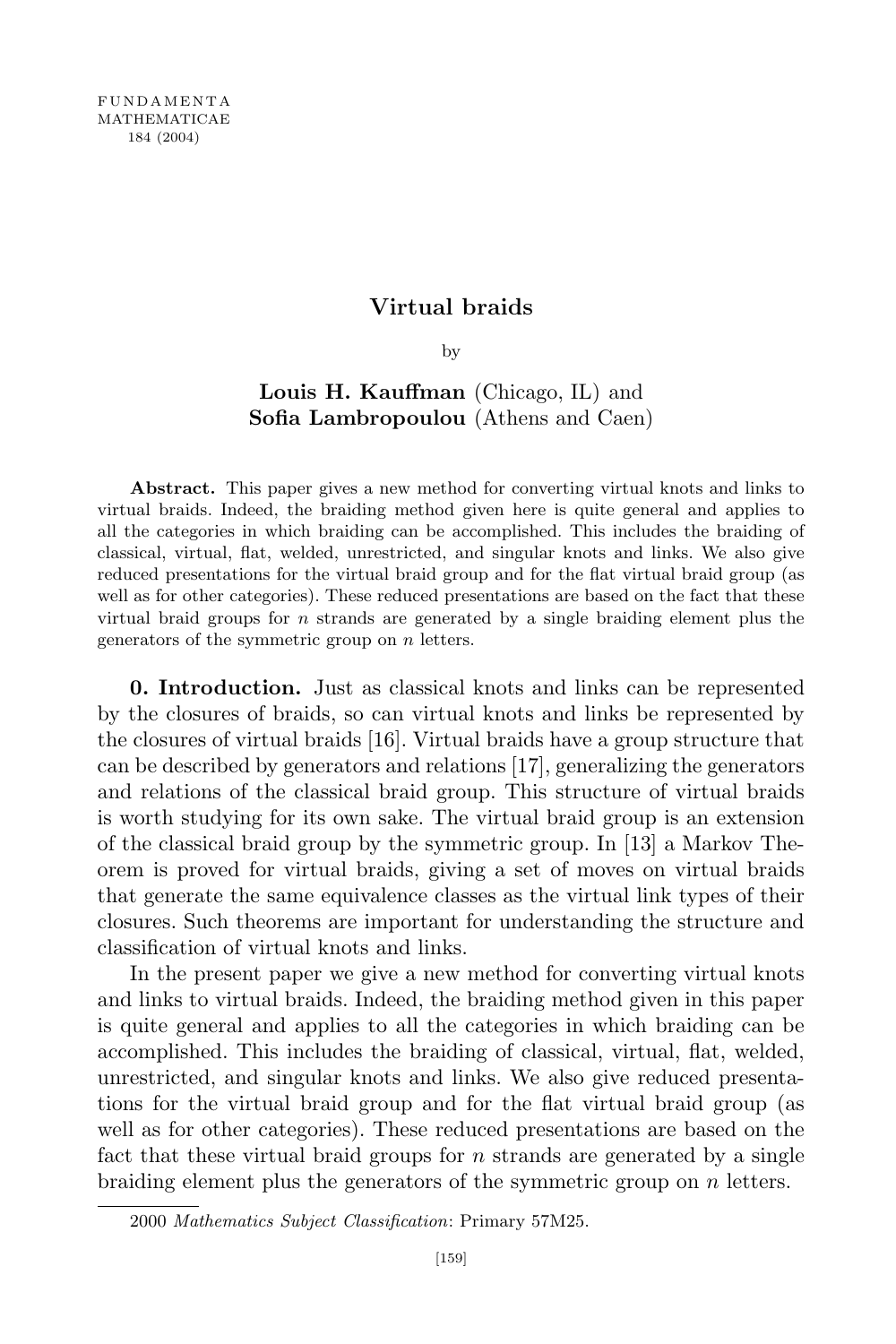In a sequel to this paper we shall give a new way to establish the Markov Theorem for virtual braids via the L-move [22]. The L-move has provided a new approach to Markov Theorems in classical low dimensional topology, and it performs a similar role for virtual link theory. We shall recover the Markov Theorem of [13] and put it into the context of L-move theory. In that sequel paper we shall discuss the same issues for welded and flat virtual braids.

This paper consists in four sections. In Section 1 we review the definitions of virtual knot theory and flat virtual knot theory. We recall the interpretations of virtual knot theory in terms of abstract Gauss codes, and in terms of stabilized embeddings (immersions for flat virtuals) in thickened surfaces. We emphasize the role of the detour move and of the forbidden moves in the structure of the theory. A useful feature of this introduction is our description of ribbon neighborhood representations for virtual links and virtual braids. These representations (also called abstract link diagrams) give the least surface embedding (with boundary) that can represent a given link diagram. In Section 2 we give a new braiding algorithm for virtual braids. This algorithm generalizes Alexander's original algorithm, converting classical links to braid form. The present algorithm is quite general, and gives a uniform braiding method for many different categories. Section 3 gives the definition of the virtual braid group via generators and relations. We see the virtual braid group on *n* strands,  $VB_n$ , as an extension of the classical braid group  $B_n$  by the symmetric group  $S_n$ . The relationship between  $S_n$  and  $B_n$ in  $VB_n$  is intricate. One remarkable property of these subgroups is that  $VB_n$  can be generated by  $S_n$  and a single generator of  $B_n$  (a single twist, e.g. the braid  $\sigma_1$ ). We give a reduced presentation of  $VB_n$  that incorporates this reduction. In Section 4 we give a similar reduced presentation for the flat virtual braid group  $FV_n$ . The flat group  $FV_n$  is a free product, with extra relations, of two copies of the symmetric group  $S_n$ . In Section 5 we detail reduced presentations for the welded braid group, the unrestricted virtual braid group and the flat unrestricted braid group. Section 6 concludes the paper with a topological interpretation of welded and flat unrestricted braids in terms of tubes embedded in four-space. All of these topics and formulations will be explored further in our subsequent papers.

For reference to previous work on virtual braids the reader should consult [5, 6, 9–14, 16–18, 20, 21, 23, 25–28]. For work on welded braids, see [7, 13]. For work on singular braids, see [2, 3, 8, 19, 28]. It is worth remarking that virtual braids embed in the Artin braids just as virtual knots embed in classical knots. This fact may be most easily deduced from [21], and can also be seen from [23] and [7]. We should also mention that this paper does not deal with invariants of braids, or with invariants of (virtual) knots and links that can be constructed by using braids. These topics will be dealt with in a sequel to the present paper.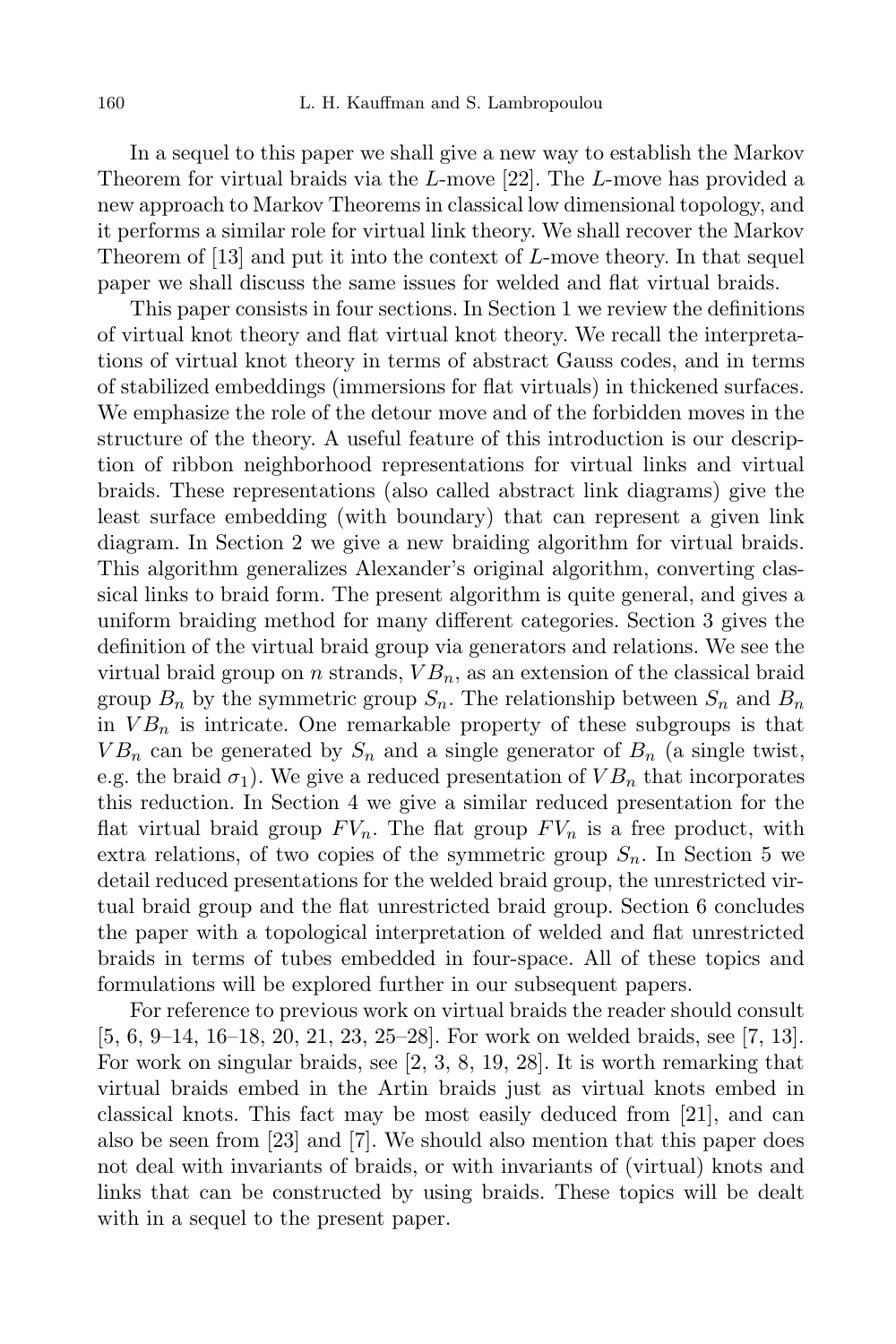1. Virtual knot theory. Virtual knot theory is an extension of classical diagrammatic knot theory. In this extension one adds a *virtual crossing* (see Figure 1) that is neither an over-crossing nor an under-crossing. A virtual crossing is represented by two crossing arcs with a small circle placed around the crossing point.

Figure 1 illustrates the simplest example of a virtual knot. Note the appearance of a virtual crossing in the diagram. There is no way to represent in the plane the Gauss code of this diagram (shown in the figure) without entering a virtual crossing that is not registered in the code itself. Similar remarks apply to links and virtual links, where the codes are collections of sequences, one for each component of the link. One way to understand the structure of virtual knots and links is to regard their diagrams as planar representatives of possibly non-planar Gauss codes. The virtual crossings are artifacts of the planar representation.



Fig. 1. Virtual knot and Gauss code

Moves on virtual diagrams generalize the Reidemeister moves for classical knot and link diagrams. See Figures 2 and 3. One can summarize the moves on virtual diagrams as follows: The classical crossings interact with one another according to the usual Reidemeister moves (Part A of Figure 2). The first move of Part A is called planar isotopy move. Virtual crossings interact with one another by Reidemeister moves that ignore the structure of under or over crossings (Part B of Figure 2). The key move between virtual and classical crossings is shown in Part C of Figure 2. Here a consecutive sequence of two virtual crossings can be moved across a single classical crossing. The moves containing virtual crossings (the moves in Part B and C of Figure 2) will be called virtual Reidemeister moves. All diagrammatic moves of Figure 2 are called *augmented Reidemeister moves* and they give rise to an equivalence relation in the set of virtual knot and link diagrams, called virtual equivalence or virtual isotopy or just isotopy.

The move in Part C of Figure 2 is a special case of the more general *detour* move indicated in Figure 3. We will call it the *special detour move*. In the detour move, an arc in the diagram that contains a consecutive sequence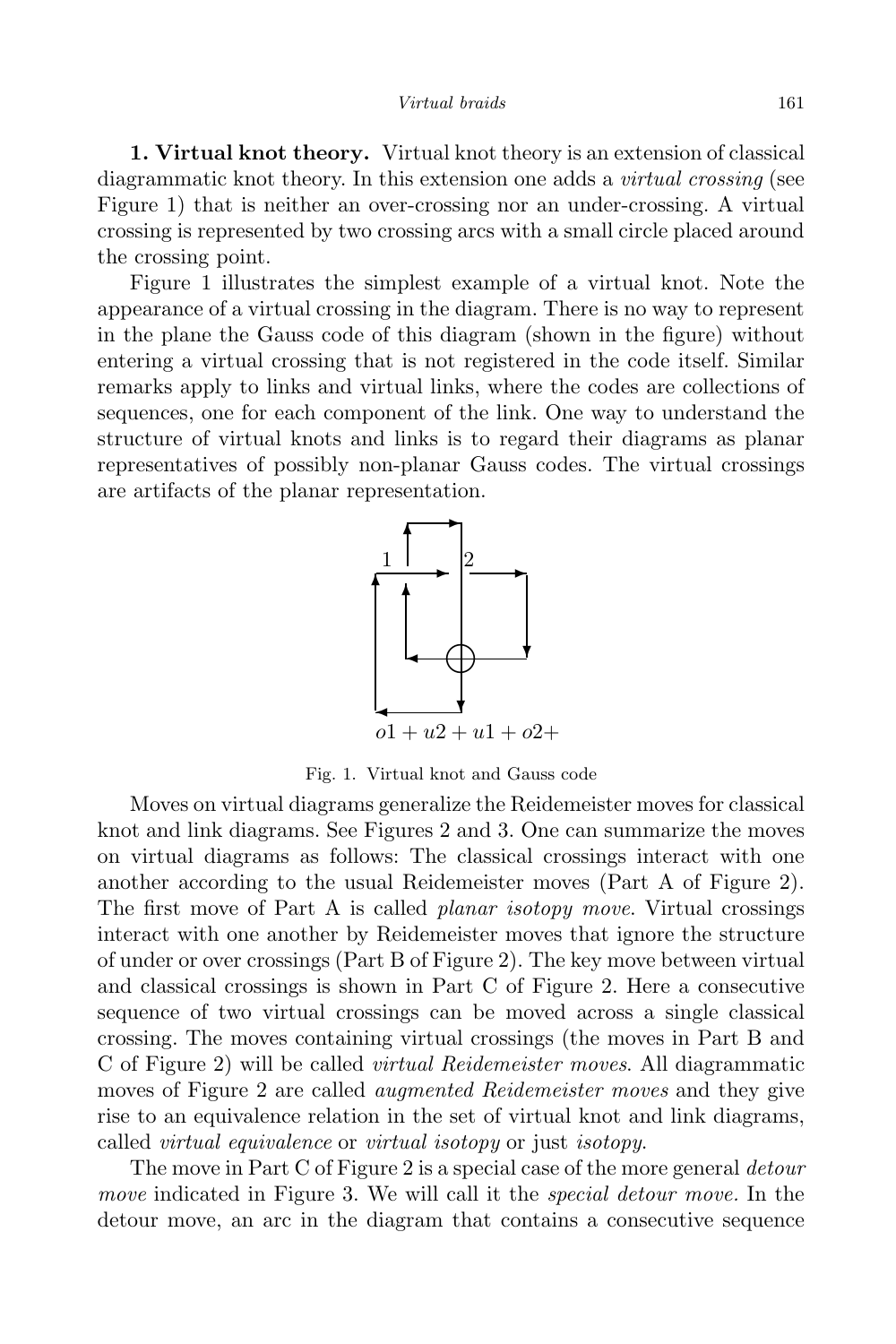

Fig. 2. Augmented Reidemeister moves for virtuals

of virtual crossings can be excised, and the arc re-drawn, transversal to the rest of the diagram (or itself), adding virtual crossings whenever these intersections occur. In fact, each of the moves in Parts B and C of Figure 2 can be regarded as special cases of the detour move of Figure 3.

The equivalence relation generated on virtual diagrams by virtual Reidemeister moves is the same as the equivalence relation on virtual diagrams generated by the detour move. To see this: Obviously the moves in B and C of Figure 2 are special cases of the detour move. On the other hand, by similar arguments to those in the classical Reidemeister Theorem, it follows that any detour move can be achieved by a finite sequence of local steps, each one being a virtual Reidemeister move. Thus the general detour move is itself the consequence of the collection of moves in Parts B and C of Figure 2.



Fig. 3. The detour move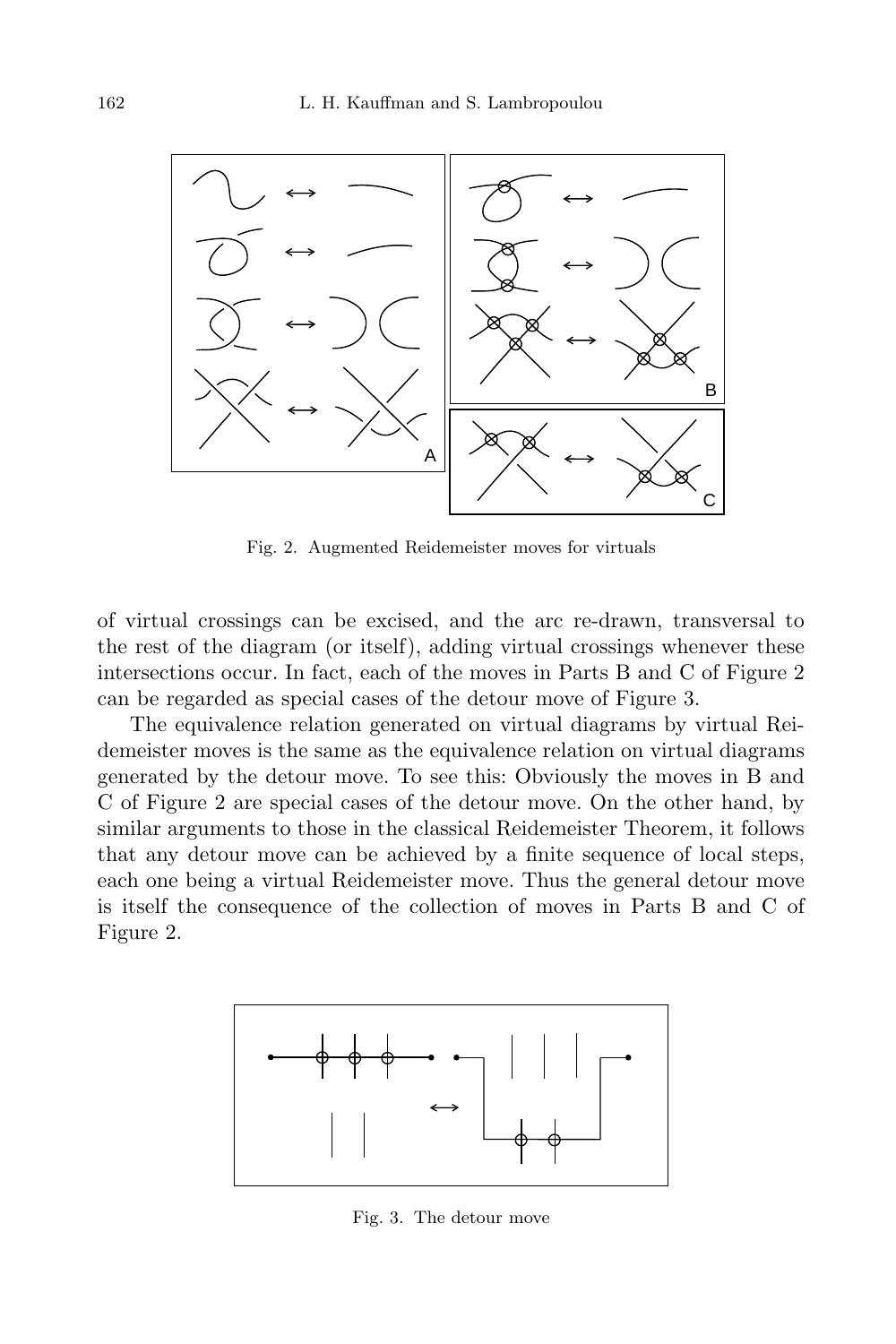A succinct description of virtual equivalence is that it is generated by classical Reidemeister moves and the detour move.

We note that a move analogous to the move in Part C of Figure 2 but with two real crossings and one virtual crossing is a *forbidden move* in virtual knot theory. There are two types of forbidden moves: One with an over arc, denoted  $F_1$ , and another with an under arc, denoted  $F_2$ . See [16] for explanations and interpretations. Variants of the forbidden moves are illustrated in Figure 4.



Fig. 4. The forbidden moves

We know [16, 9] that classical knot theory embeds faithfully in virtual knot theory. That is, if two classical knots are equivalent through moves using virtual crossings, then they are equivalent as classical knots via standard Reidemeister moves.

One can generalize many structures in classical knot theory to the virtual domain, and use the virtual knots to test the limits of classical problems such as the question whether the Jones polynomial detects knots. Counterexamples to this conjecture exist in the virtual domain. It is an open problem whether some of these counterexamples are isotopic to classical knots and links.

There is a useful topological interpretation for virtual knot theory in terms of embeddings of links in thickened surfaces. Regard each virtual crossing as a shorthand for a detour of one of the arcs in the crossing through a 1-handle that has been attached to the 2-sphere of the original diagram. By interpreting each virtual crossing in this way, we obtain an embedding of a collection of circles into a thickened surface  $S_q \times I$ , where g is the number of virtual crossings in the original diagram,  $S_q$  is a compact oriented surface of genus  $g$  and  $I$  denotes the unit interval. We say that two such surface embeddings are *stably equivalent* if one can be obtained from the other by isotopy in the thickened surfaces, homeomorphisms of the surfaces and the addition or subtraction of empty handles. Then we have the following.

THEOREM  $([16, 18, 5])$ . Two virtual link diagrams are equivalent if and only if their corresponding surface embeddings are stably equivalent.

See 1.2 below for more discussion of surfaces and virtuals.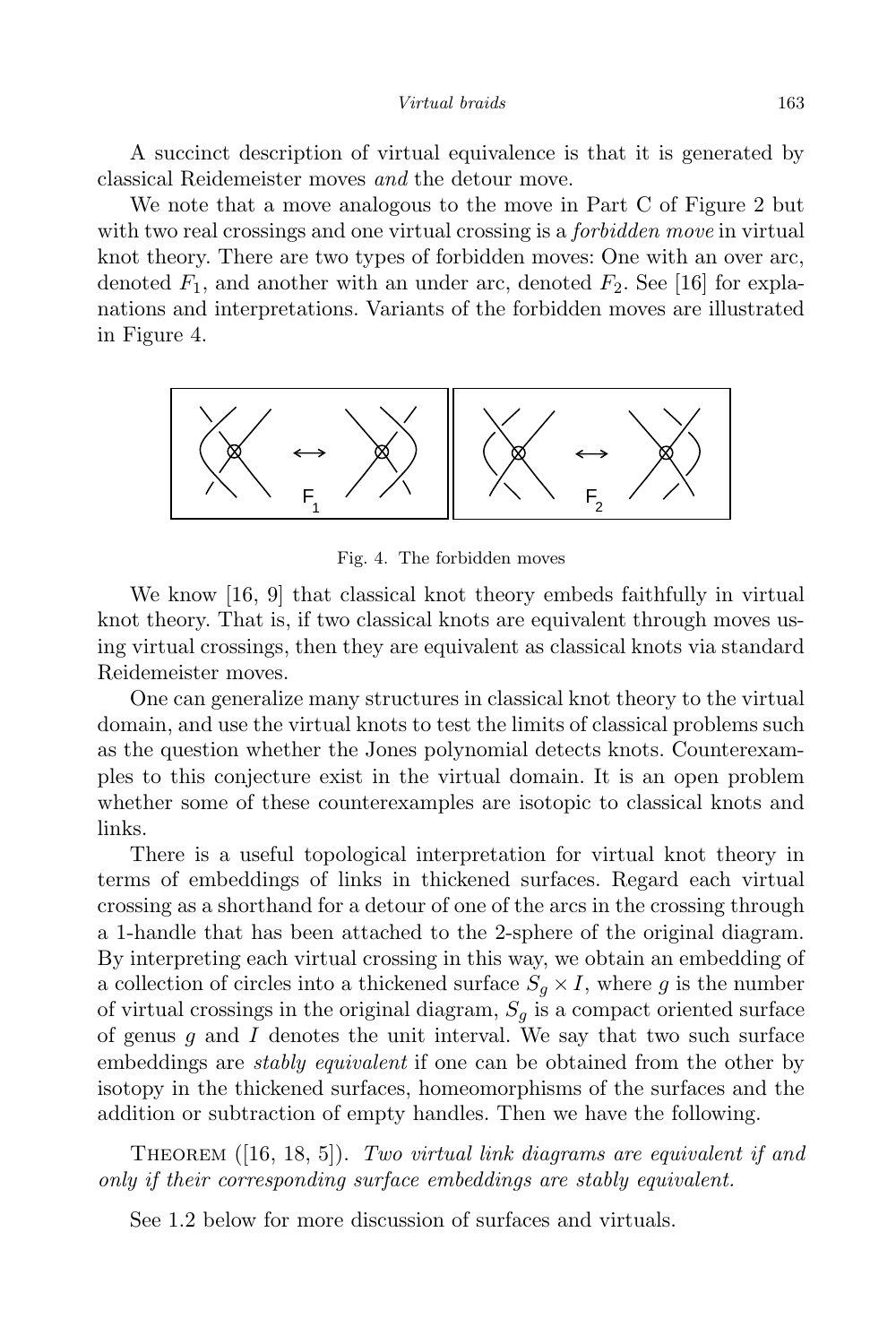1.1. Flat virtual knots and links. Every classical knot or link diagram can be regarded as an immersion of cirlces in the plane with extra structure at the double points. This extra structure is usually indicated by the over and under crossing conventions that give instructions for constructing an embedding of the link in three-dimensional space from the diagram. If we take the diagram without this extra structure, it is the shadow of some link in three-dimensional space, but the weaving of that link is not specified. We call these shadow crossings *flat crossings*. It is well known that if one is allowed to apply the Reidemeister moves to such a shadow (without regard to the types of crossing since they are not specified) then the shadow can be reduced to a disjoint union of circles. This reduction is no longer true in the presence of virtual crossings.

More precisely, let a *flat virtual diagram* be a diagram with virtual crossings and flat crossings. Two flat virtual diagrams are equivalent if there is a sequence of generalized flat Reidemeister moves taking one to the other. A generalized flat Reidemeister move is any move as shown in Figure 2, but with flat crossings in place of classical crossings. Note that in studying flat virtuals the rules for changing virtual crossings among themselves and the rules for changing flat crossings among themselves are identical. However, detour moves as in Figure 2C are available only for virtual crossings with respect to flat crossings and not the other way around. The study of flat virtual knots and links was initiated in [16]. The category of flat virtual knots is identical in structure to what are called virtual strings by V. Turaev in [26].

We shall say that a virtual diagram *overlies* a flat diagram if the virtual diagram is obtained from the flat diagram by choosing a crossing type for each flat crossing in the virtual diagram. To each virtual diagram  $K$  there is an associated flat diagram  $F(K)$  that is obtained by forgetting the extra structure at the classical crossings in  $K$ . Note that if  $K$  is equivalent to K' as virtual diagrams, then  $F(K)$  is equivalent to  $F(K')$  as flat virtual diagrams. Thus, if we can show that  $F(K)$  is not reducible to a disjoint union of circles, then it will follow that  $K$  is a non-trivial virtual link.



Fig. 5. Examples of flat knots and links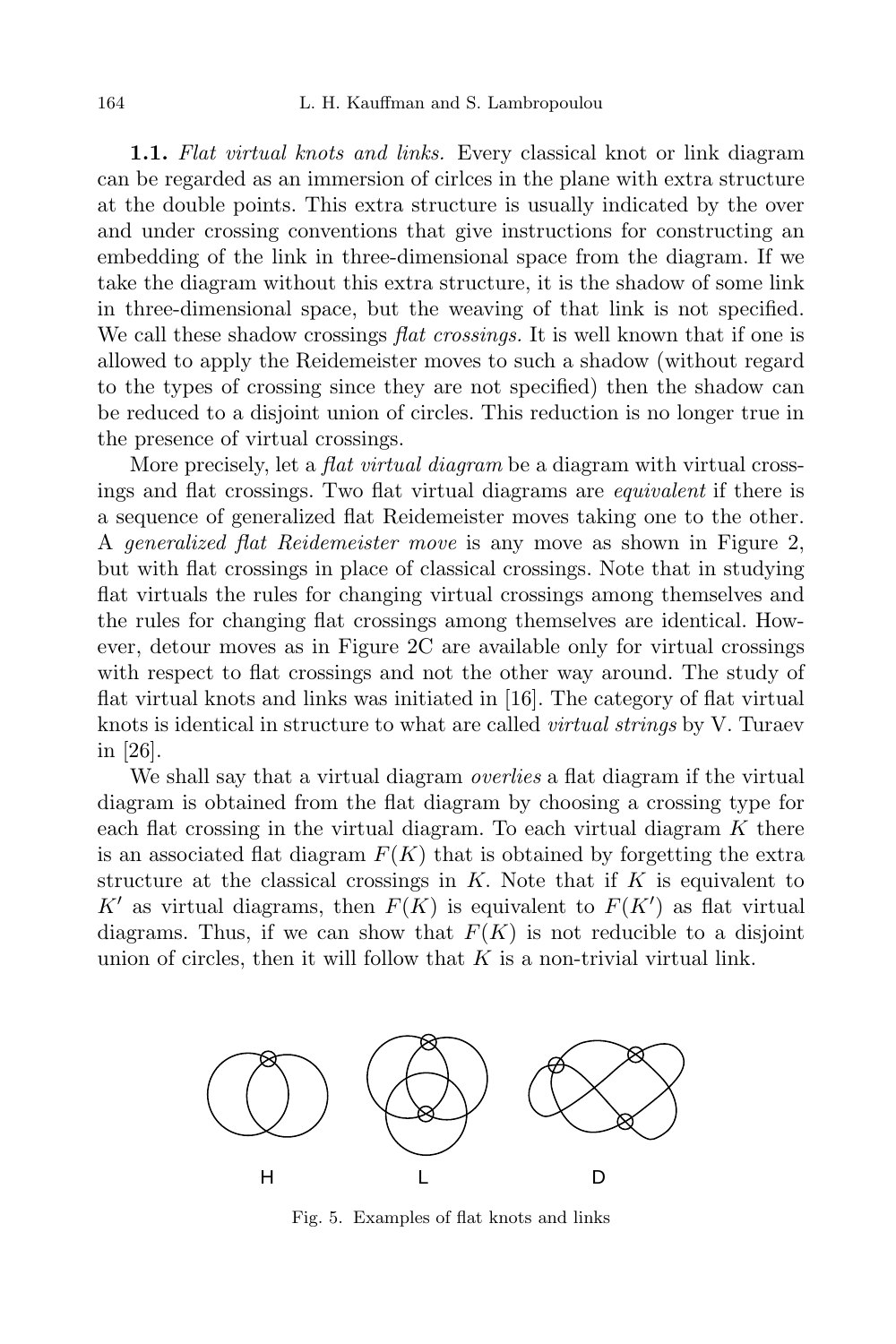#### Virtual braids 165

Figure 5 ilustrates flat virtual links  $H$  and  $L$  and a flat virtual knot  $D$ . The link H cannot be undone in the flat category because it has an odd number of virtual crossings between its two components and each generalized Reidemeister move preserves the parity of the number of virtual crossings between components. The diagram  $D$  is shown to be a non-trivial flat virtual knot using the filamentation invariant that is introduced in [10]. The diagram L is also a non-trivial flat diagram. Note that it comes apart at once if we allow the forbidden move.

The flat virtual diagrams present a strong challenge for the construction of new invariants. It is important to understand the structure of flat virtual knots and links. This structure lies at the heart of the comparison of classical and virtual links. We wish to be able to determine when a given virtual link is equivalent to a classical link. The reducibility or irreducibility of the underlying flat diagram is the first obstruction to such an equivalence. See [10, 11, 26] for a discussion of combinatorial invariants of flat virtual knots based on the underlying Gauss code.

Just as virtual knots and links can be interpreted via stabilized embeddings of curves in thickened surfaces, flat virtuals can be interpreted as stabilized immersions of curves in surfaces (no thickening required). See [12] for applications of this point of view.

**1.2.** Ribbon neighborhood representations. As we have indicated above, virtual knots and links can be represented as knots and links in thickened surfaces. Another way to make this representation is to form a ribbon neighborhood surface (sometimes called an abstract link diagram [14]) for a given virtual knot or link, as illustrated in Figure 6. In this figure we show how a virtual trefoil knot (two classical and one virtual crossing) has the classical crossings represented as diagrammatic crossings in disks, which are connected by ribbons, while the virtual crossings are represented by ribbons that pass over one another without interacting. The abstract link diagram is shown embedded in three-dimensional space, but it is to be regarded as specified without any particular embedding. Thus it can be represented with the ribbons for the virtual crossings switched.

The abstract link diagram is a method for representing a virtual diagram (as an embedding in a thickened surface) that is distinct from our description in terms of handles given just before 1.1. These two points of view can be



Fig. 6. A ribbon neighborhood surface for the virtual trefoil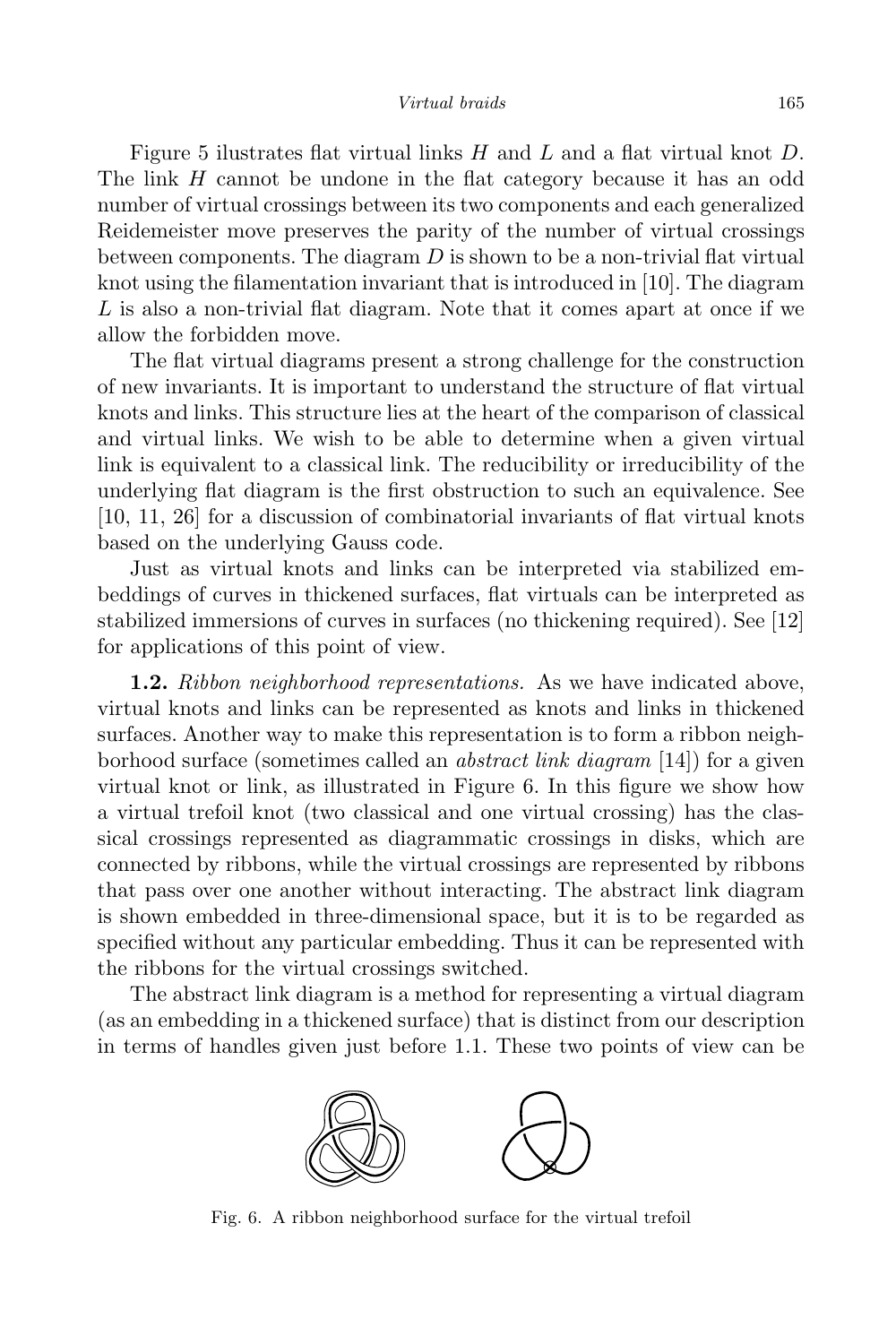

Fig. 7. A special detour move

related to one another, and this will be done elsewhere. Here we note that in the abstract link diagram any closed boundaries can be filled in with disks or with any convenient orientable surface with boundary. This is in accord with the representation of virtual knots and links as embeddings in thickened surfaces, taken up to addition and subtraction of empty handles.

In Figure 7 we illustrate the abstract link diagram for one of the special detour moves for virtuals (in braided form). Note again how this detour move is accomplished via the freedom of movement of the virtual crossings represented by non-interacting ribbons.



Fig. 8. Ribbon version of third Reidemeister move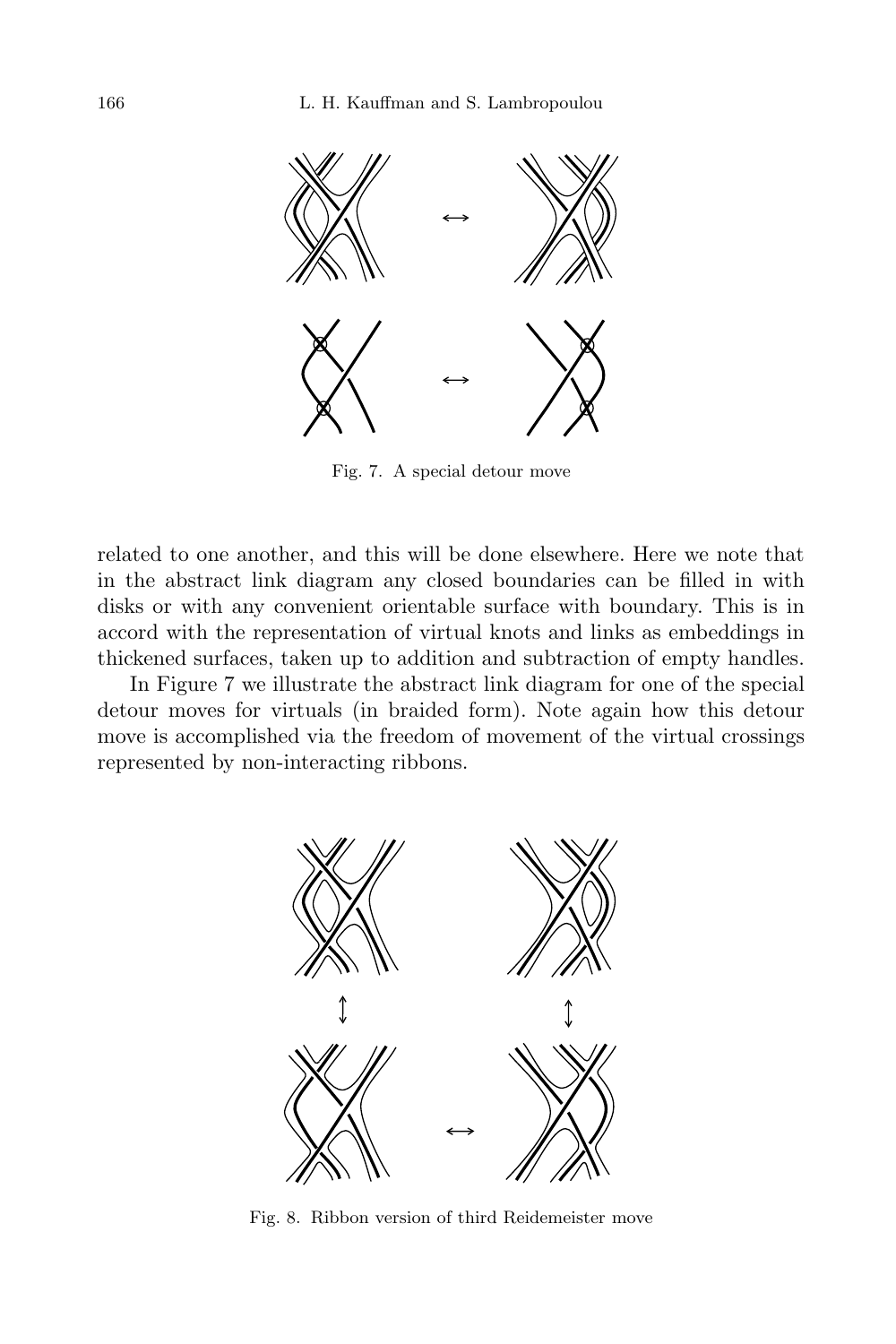

Fig. 9. Flat version of the detour move

In Figure 8 we illustrate a variant of the classical third Reidemeister move in surface form. Note that we accomplish this move by adding a disk and then performing an isotopy of the diagram on the surface.

Finally, in Figure 9 we illustrate the special detour move for flat virtuals using abstract link diagrams. Note the stark difference here between the virtual crossing structure and the immersion structure of the flat crossings.

**2. Braiding link diagrams.** A *virtual braid* on *n* strands is a braid on n strands in the classical sense, which may also contain virtual crossings. The closure of a virtual braid is obtained by joining with simple arcs the corresponding endpoints of the braid. The set of isotopy classes of virtual braids on  $n$  strands forms a group. The virtual braid group structure will be defined in the next section. In this section we shall describe a simple and general method for converting any virtual knot or link diagram into the closure of a virtual braid. That is, we shall give a new proof (see [13]) that the classical Alexander Theorem  $[1, 4]$  generalizes to virtuals and, in fact, to all the categories in which braids are constructed.

THEOREM 1. Every (oriented) virtual link can be represented by a virtual braid whose closure is isotopic to the original link.

Proof. The context of our braiding method is based on [22]. Any virtual link diagram can be arranged to be in general position with respect to the standard height function on the plane. This means that it does not contain any horizontal arcs and it can be seen as a composition of horizontal stripes, each containing either a local minimum or a local maximum or a crossing (of classical or virtual type).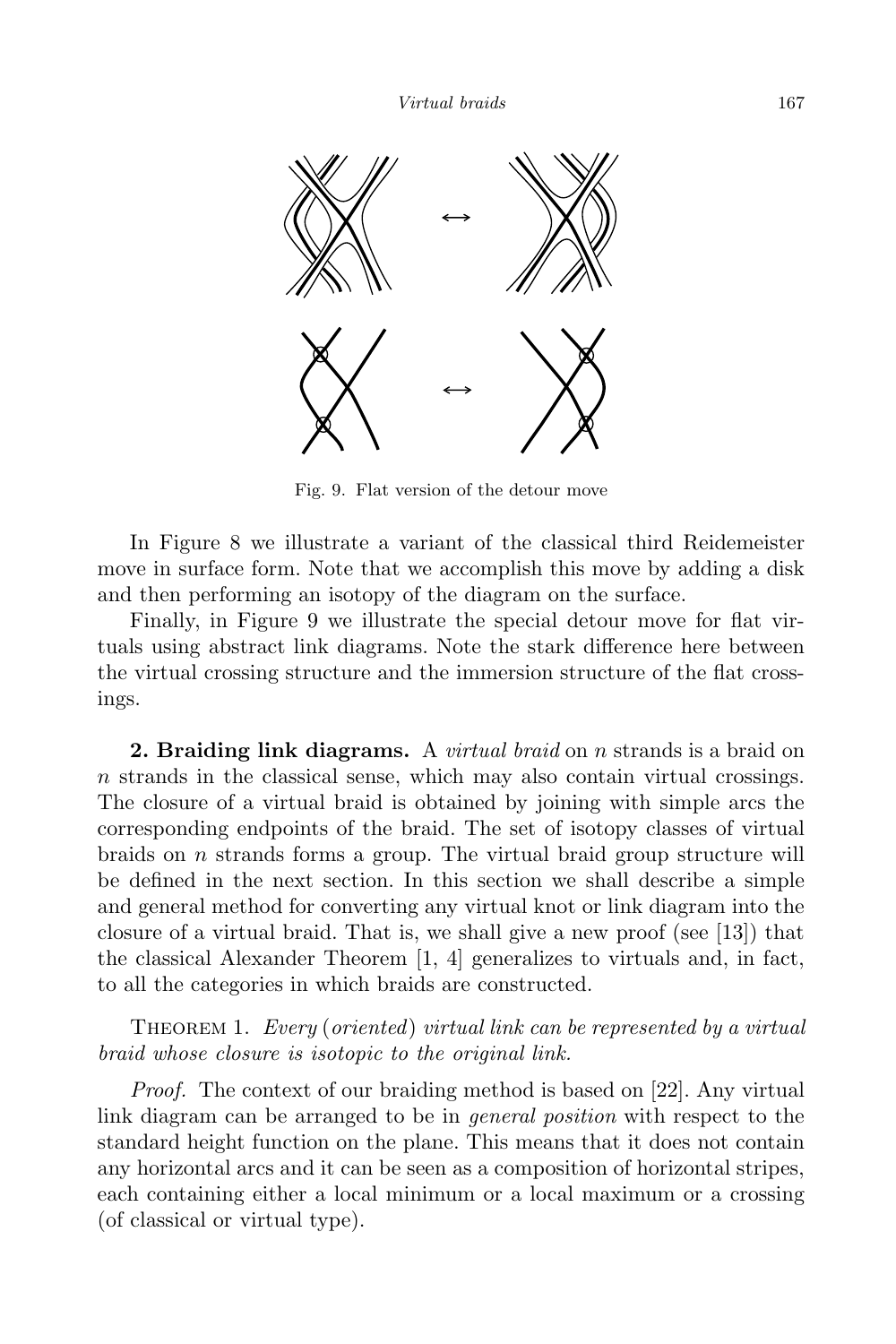

Fig. 10. The braiding move

The idea of the braiding is on the one hand to keep the *down-arcs* of the diagram that are oriented downwards and on the other hand to eliminate the up-arcs that go upwards, and produce instead braid strands. First consider up-arcs that occur between maxima and minima and contain no crossings. Call such an arc in the diagram a free up-arc.

We eliminate a free up-arc as follows: We cut the arc at a point. We then pull the two arcs, the upper upward and the lower downward, keeping their ends aligned, and so as to obtain a pair of corresponding braid strands, which create only virtual crossings with the rest of the diagram. See Figure 10. This operation will be called a braiding move. The closure of the resulting tangle is a virtual link diagram, obviously isotopic to the original one. Indeed, from the free up-arc we created a stretched loop, which by the detour move is isotopic to the up-arc.

Before performing these braiding moves, we prepare the diagram by rotating all the crossings so that any arcs that pass through the crossings are directed downwards. There are two types of rotation: If only one arc in the crossing goes up, then we rotate the crossing by 90 degrees. If both arcs of the crossing go up, then we rotate it by 180 degrees. See Figures 11 and 12.



Fig. 11. Full twist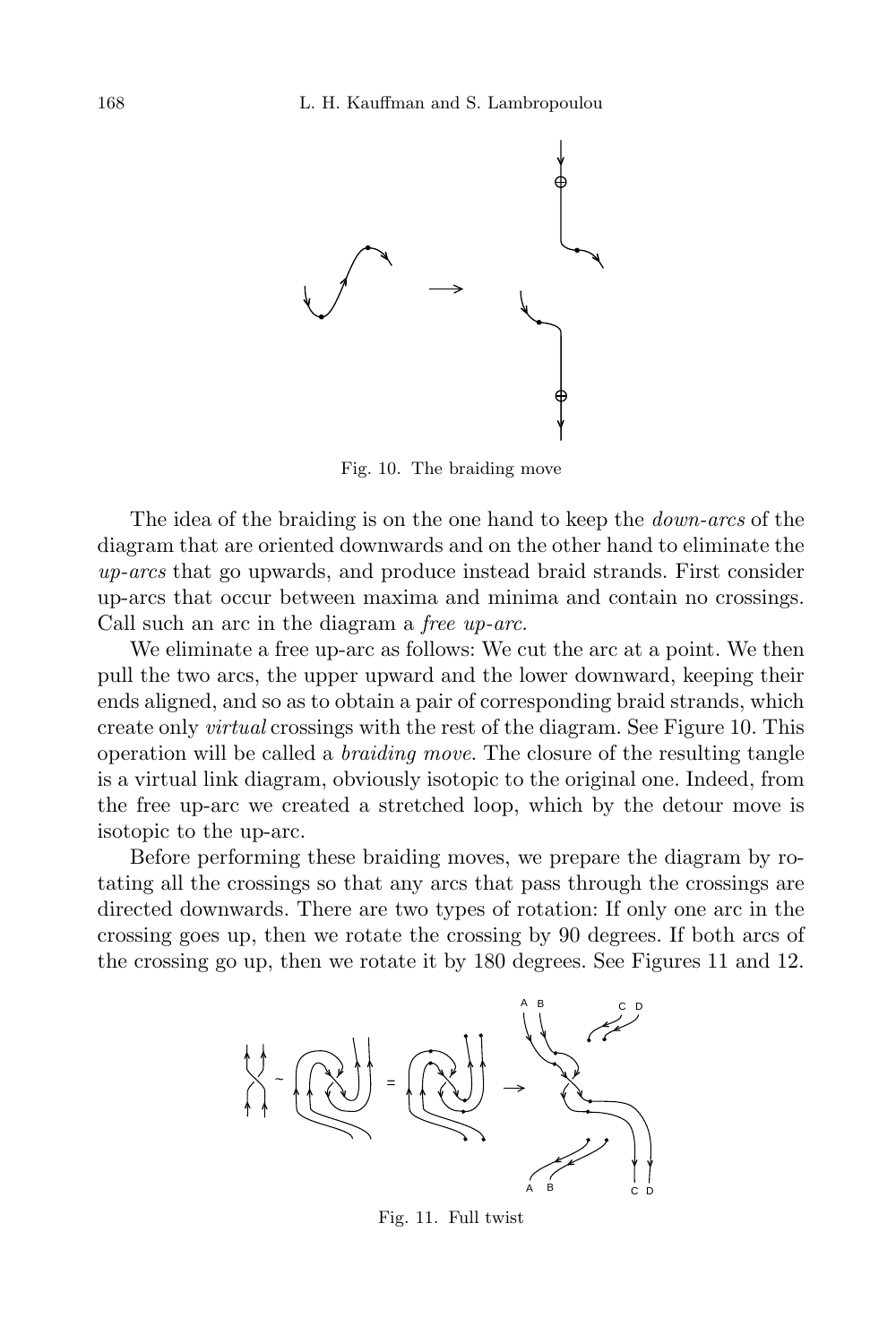

Fig. 12. Half twist

These rotations may produce new free up-arcs. After adjusting all the crossings, we then braid all the free up-arcs. The resulting tangle is the desired virtual braid, the closure of which is isotopic to the original diagram.

The braiding algorithm given above will braid any virtual diagram and thus it proves the analogue of the Alexander Theorem for virtual links.

In Figures 13 and 14 we illustrate an example. In Figure 13 we show a virtual knot and its preparation for braiding by crossing rotation. In Figure 14 we braid the arcs of the diagram prepared in Figure 13. In the intermediate stage of Figure 14, we break each up-arc, and we name each pair of endpoints with the same letter.



Fig. 13. Prepare example



Fig. 14. Braid example

REMARK 1. The braiding technique, described in this section, applies equally well to flat virtual braids with no change in the description of the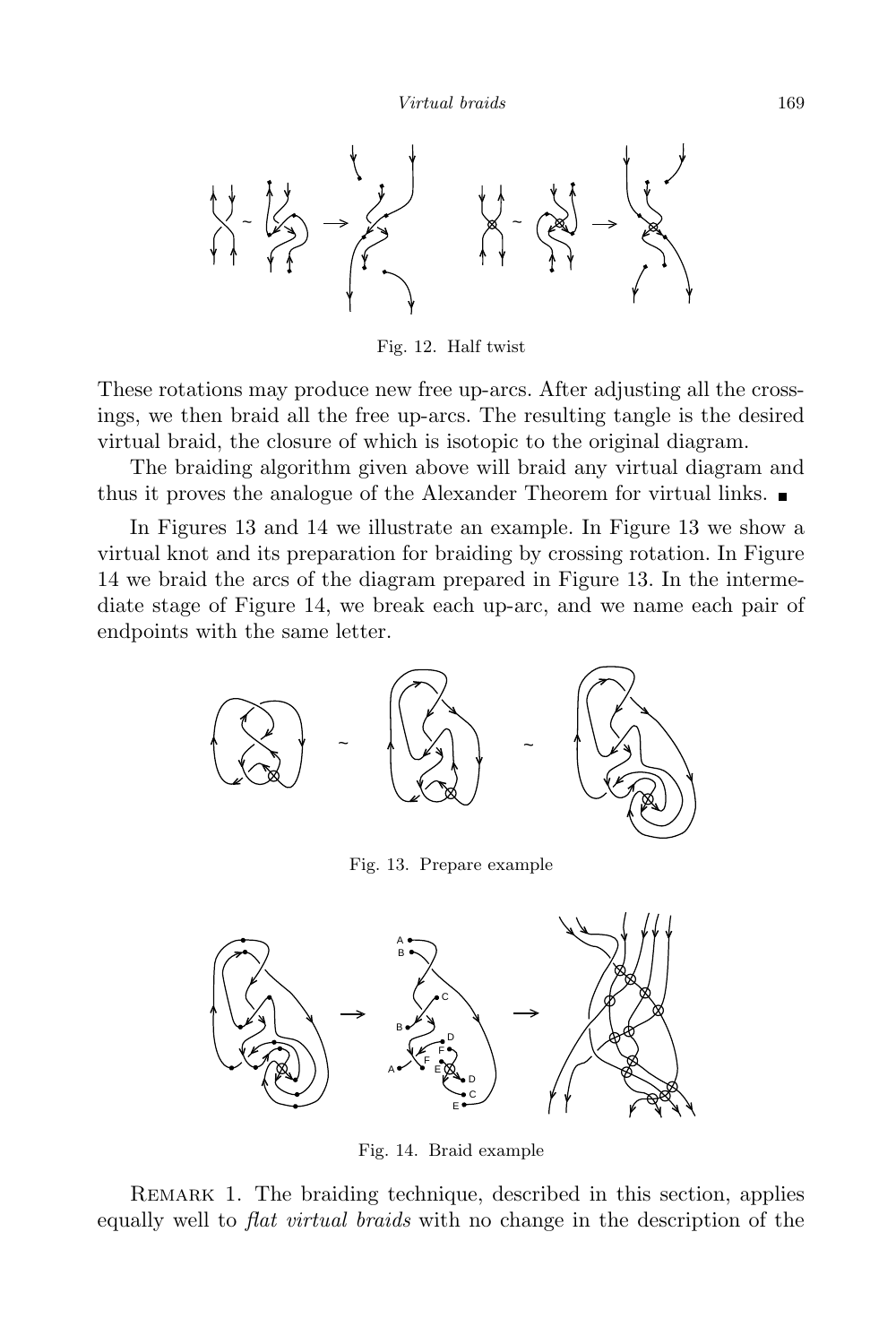procedure. (See Section 4 for definition and further discussion on the flat braid group.) For welded and unrestricted virtual braids the procedure is the same with welded crossings replacing the role of virtual crossings. (See Section 5 for definition and further discussion on the corresponding braid group structures.) To use this procedure to create a classical braid from a classical knot or link diagram, the braiding of arcs must be done so that the new braid strands run entirely over the previously constructed tangle or entirely under it. The same procedure applies also for *singular braids*  $[2, 3]$  with singular crossings replacing the role of classical crossings. In this way, this braiding method works in all the categories in which braids are constructed.

3. A reduced presentation for the virtual braid group. The set of isotopy classes of virtual braids on n strands forms a group, the *virtual braid group* denoted  $VB_n$ , that was introduced in [16]. The group operation is the usual braid multiplication (form  $bb'$  by attaching the bottom strand ends of b to the top strand ends of  $b'$ ).  $VB_n$  is generated by the usual braid generators  $\sigma_1, \ldots, \sigma_{n-1}$  and by the virtual generators  $v_1, \ldots, v_{n-1}$ , where each virtual crossing  $v_i$  has the form of the braid generator  $\sigma_i$  with the crossing replaced by a virtual crossing. See Figure 15 for illustrations. Recall that in virtual crossings we do not distinguish between under and over crossing. Thus,  $VB_n$ is an extension of the classical braid group  $B_n$  by the symmetric group  $S_n$ .



Fig. 15. The generators of  $VB_n$ 

Among themselves the braid generators satisfy the usual braiding relations:

$$
\sigma_i \sigma_{i+1} \sigma_i = \sigma_{i+1} \sigma_i \sigma_{i+1}, \quad \sigma_i \sigma_j = \sigma_j \sigma_i \quad \text{for } j \neq i \pm 1.
$$

Among themselves, the virtual generators are a presentation for the group  $S_n$ , so they satisfy the following *virtual relations:* 

$$
v_i^2 = 1,
$$
  
\n
$$
v_i v_{i+1} v_i = v_{i+1} v_i v_{i+1},
$$
  
\n
$$
v_i v_j = v_j v_i \quad \text{for } j \neq i \pm 1.
$$

It is worth noting at this point that the virtual braid group  $VB_n$  does not embed in the classical braid group  $B_n$ , since the virtual braid group contains torsion elements and it is well known that  $B_n$  does not. The *mixed relations*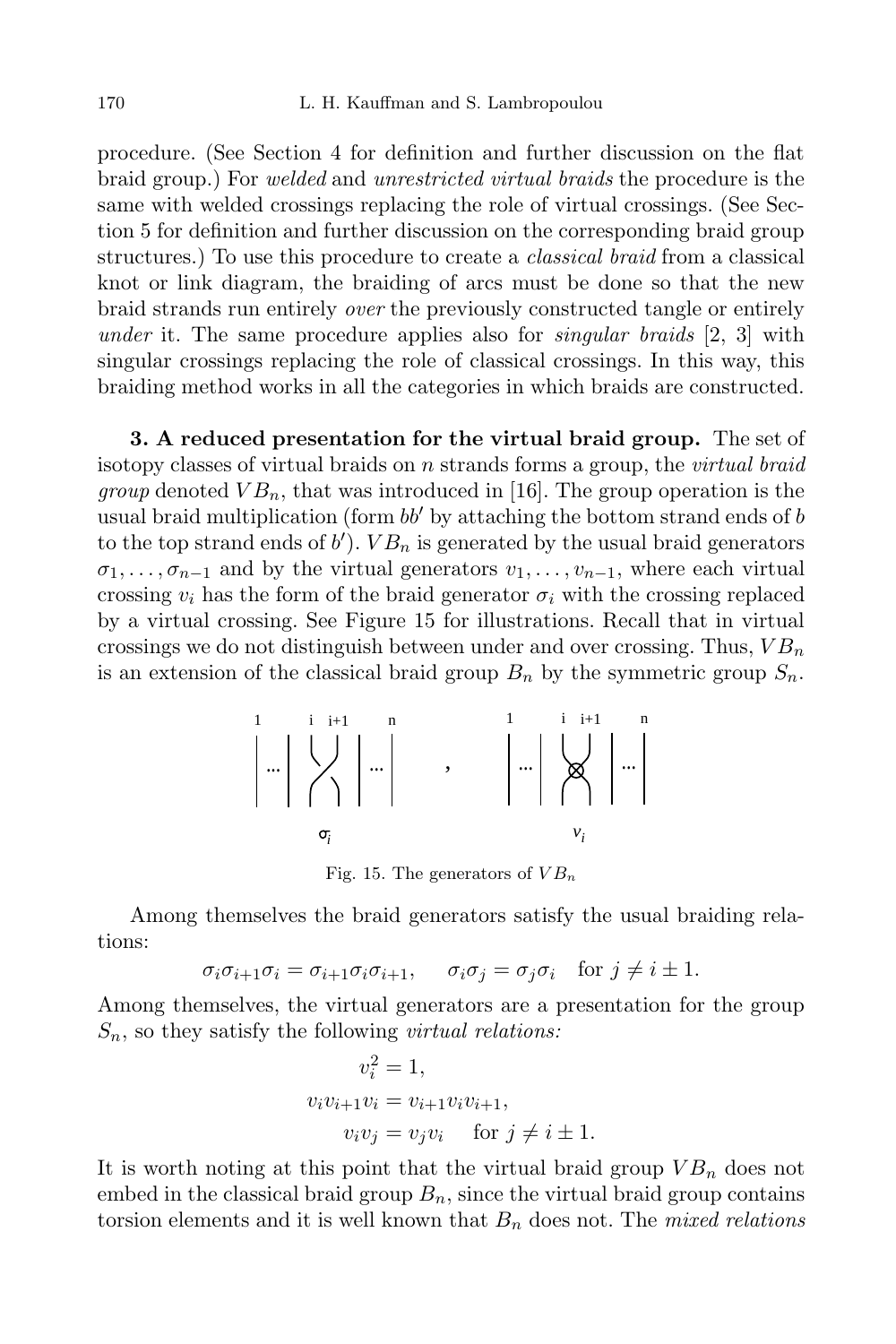between virtual generators and braiding generators are as follows:

$$
\sigma_i v_j = v_j \sigma_i \quad \text{ for } j \neq i \pm 1, \quad v_i \sigma_{i+1} v_i = v_{i+1} \sigma_i v_{i+1}.
$$

The second mixed relation will be called the *special detour relation* and it is illustrated in Figure 7. Note that the following relations are also special detour moves for virtual braids and they are easy consequences of the above:

$$
\sigma_i^{-1} v_{i+1} v_i = v_{i+1} v_i \sigma_{i+1}^{-1},
$$
  
\n
$$
v_i v_{i+1} \sigma_i^{\pm} = \sigma_{i+1}^{\pm} v_i v_{i+1},
$$
  
\n
$$
\sigma_i^{\pm} v_{i+1} v_i = v_{i+1} v_i \sigma_{i+1}^{\pm}.
$$

This set of relations taken together define the basic isotopies for virtual braids. Note that each relation is a braided version of a local virtual link isotopy. The special detour relation is written equivalently as  $\sigma_{i+1} = v_i v_{i+1} \sigma_i v_{i+1} v_i$ . Notice that this relation is the braid detour move of the *i*th strand around the crossing between the  $(i+1)$ st and the  $(i+2)$ nd strand (see illustration in Figure 16) and it provides an inductive way of expressing all braiding generators in terms of the first braiding generator  $\sigma_1$ and the virtual generators  $v_1, \ldots, v_{n-1}$ .

In this section we give a reduced presentation for  $VB_n$  with generators

$$
\{\sigma_1,v_1,\ldots,v_{n-1}\},\
$$

where we assume the defining relations:

(\*) 
$$
\sigma_{i+1} := (v_i \dots v_2 v_1)(v_{i+1} \dots v_3 v_2) \sigma_1 (v_2 v_3 \dots v_{i+1})(v_1 v_2 \dots v_i)
$$

for  $i = 1, \ldots, n-2$ . In terms of braid diagrams, this relation is the braid detour move of the strands  $1, 2, \ldots, i$  around the crossing  $\sigma_{i+1}$ . See right hand illustration in Figure 16.



Fig. 16. Detouring the crossing  $\sigma_{i+1}$ 

REMARK 2. By the detour move, in the same way that a crossing can be detoured to the first position of the braid, similarly any box in the braid can be detoured to the first position (in fact, to any position); see Figure 17. There it may undergo some changes and then it can be detoured back to its original position in the braid. In particlular, a relation in  $VB_n$  occurring in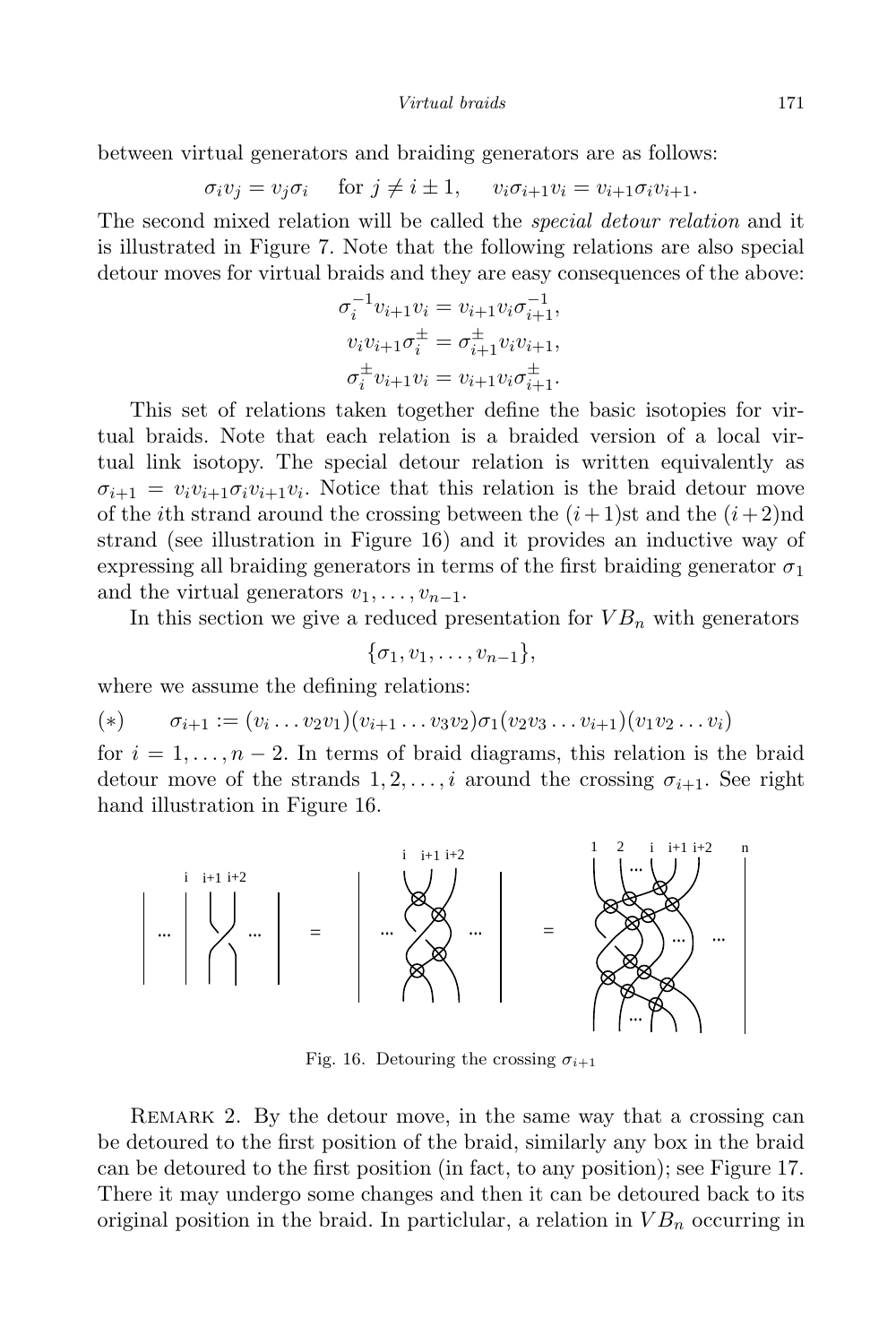a box in the interior of a braid may be redundant. In order to omit it we detour the box to the first position, there we apply a specific relation (see statement of Theorem 2) and then we detour the result back, thus obtaining the other side of the relation that we wanted to omit.



Fig. 17. Detouring a box

THEOREM 2. The virtual braid group  $VB_n$  has the following reduced presentation:

$$
VB_n = \langle \sigma_1, v_1, \dots, v_{n-1} \mid v_i v_{i+1} v_i = v_{i+1} v_i v_{i+1}, v_i v_j = v_j v_i, j \neq i \pm 1,
$$
  
\n
$$
v_i^2 = 1, 1 \leq i \leq n-1, \sigma_1 v_j = v_j \sigma_1, j > 2,
$$
  
\n
$$
(v_1 \sigma_1 v_1)(v_2 \sigma_1 v_2)(v_1 \sigma_1 v_1) = (v_2 \sigma_1 v_2)(v_1 \sigma_1 v_1)(v_2 \sigma_1 v_2),
$$
  
\n
$$
\sigma_1 (v_2 v_3 v_1 v_2 \sigma_1 v_2 v_1 v_3 v_2) = (v_2 v_3 v_1 v_2 \sigma_1 v_2 v_1 v_3 v_2) \sigma_1 \rangle.
$$

In Figure 18 we illustrate the last two reduced relations.



Fig. 18. The main reduced relations

Note that the relation

$$
(v_1\sigma_1v_1)(v_2\sigma_1v_2)(v_1\sigma_1v_1) = (v_2\sigma_1v_2)(v_1\sigma_1v_1)(v_2\sigma_1v_2)
$$

is equivalent to the relation

$$
\sigma_1(v_1v_2\sigma_1v_2v_1)\sigma_1=(v_1v_2\sigma_1v_2v_1)\sigma_1(v_1v_2\sigma_1v_2v_1),
$$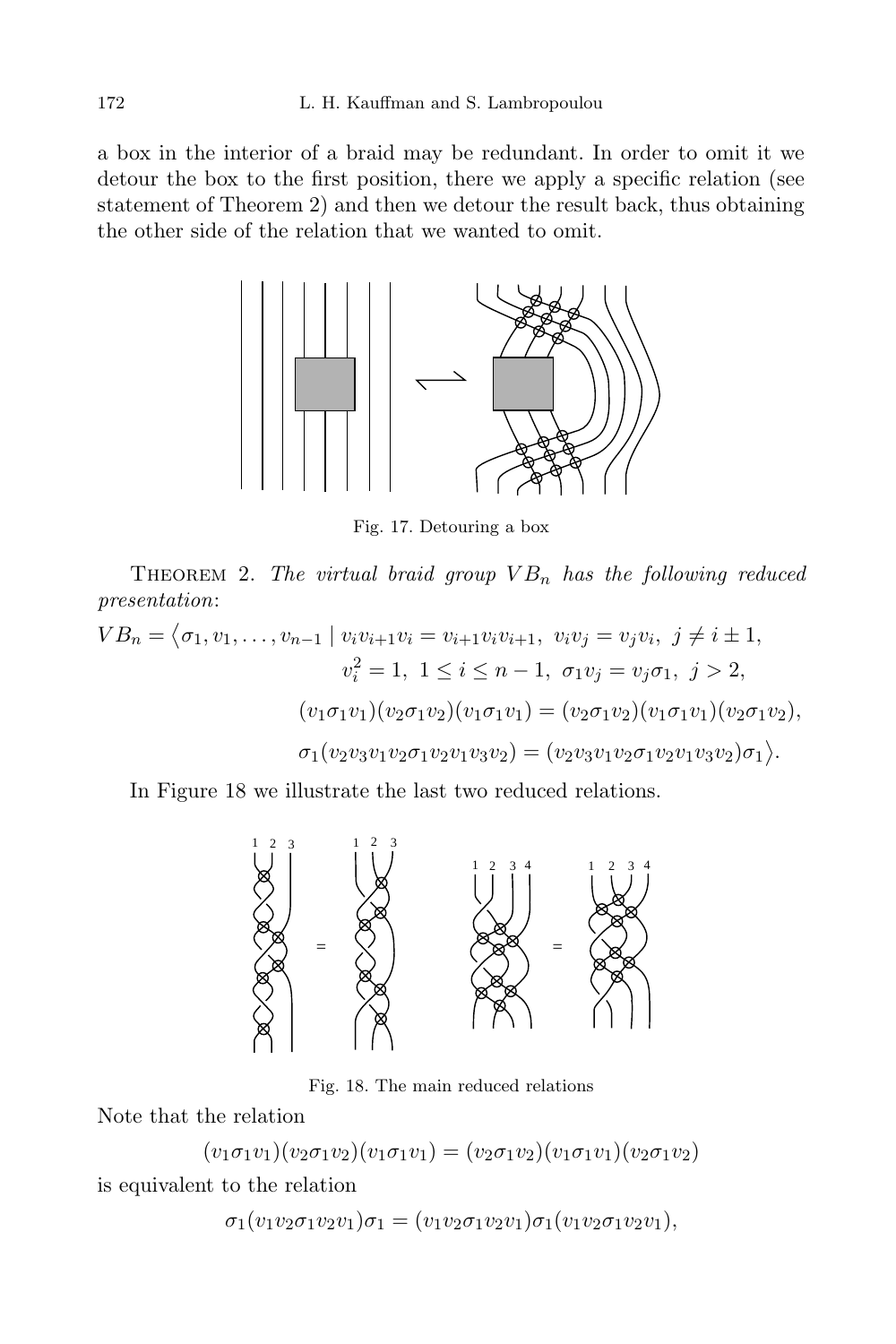which reflects the braid relation  $\sigma_1 \sigma_2 \sigma_1 = \sigma_2 \sigma_1 \sigma_2$ . Also, the relation

 $\sigma_1(v_2v_3v_1v_2\sigma_1v_2v_1v_3v_2) = (v_2v_3v_1v_2\sigma_1v_2v_1v_3v_2)\sigma_1$ 

reflects the braid relation  $\sigma_1 \sigma_3 = \sigma_3 \sigma_1$ . Therefore:

- From the commuting relations  $\sigma_i \sigma_j = \sigma_j \sigma_i$  we only need to keep  $\sigma_1\sigma_3=\sigma_3\sigma_1.$
- From the relations  $\sigma_i \sigma_{i+1} \sigma_i = \sigma_{i+1} \sigma_i \sigma_{i+1}$  we only need to keep  $\sigma_1\sigma_2\sigma_1 = \sigma_2\sigma_1\sigma_2.$

Proof of Theorem 2. We note first that the special detour relations  $v_i \sigma_{i+1} v_i = v_{i+1} \sigma_i v_{i+1}$  can be omitted in the reduced presentation, since they were used in the new defining relations (\*) for the  $\sigma_j$ 's. The proof of the reduced presentation is then a consequence of the three lemmas below. The proofs of these lemmas are based on the simple geometric idea described in Remark 2. In the proofs we underline the expressions that are used each time in the next step.

LEMMA 1. The mixed relations  $\sigma_i v_j = v_j \sigma_j$  for  $i > 1$  and  $j \neq i \pm 1$ follow from the defining relations (∗), the virtual relations and the reduced *relations*  $\sigma_1 v_i = v_i \sigma_1$  for  $j > 2$ .

Proof. Substituting we have:

$$
\sigma_i v_j \stackrel{(*)}{=} (v_{i-1} \dots v_2 v_1)(v_i \dots v_3 v_2) \sigma_1(v_2 v_3 \dots v_i)(v_1 v_2 \dots v_{i-1}) v_j.
$$

Since  $j \neq i \pm 1$  either  $j \geq i + 2$  or  $j \leq i - 2$ . If  $j \geq i + 2$ , then in the above expression  $v_j$  clearly commutes with all generators, thus  $\sigma_i v_j = v_j \sigma_i$ . If  $j \leq i-2$  we have

$$
\sigma_i v_j = (v_{i-1} \dots v_2 v_1)(v_i \dots v_3 v_2) \sigma_1 (v_2 v_3 \dots v_i)(v_1 v_2 \dots v_{i-1}) \underline{v_j}
$$
  
\n
$$
= (v_{i-1} \dots v_2 v_1)(v_i \dots v_3 v_2) \sigma_1 (v_2 v_3 \dots v_i)
$$
  
\n
$$
\cdot (v_1 v_2 \dots v_{j-1} \underline{v_j v_{j+1} v_j} v_{j+2} \dots v_{i-1})
$$
  
\n
$$
= (v_{i-1} \dots v_2 v_1)(v_i \dots v_3 v_2) \sigma_1 (v_2 v_3 \dots v_{j+1} v_{j+2} \dots v_i)
$$
  
\n
$$
\cdot (v_1 v_2 \dots v_{j-1} \underline{v_{j+1}} v_j v_{j+1} v_{j+2} \dots v_{i-1})
$$
  
\n
$$
= (v_{i-1} \dots v_2 v_1)(v_i \dots v_3 v_2) \sigma_1 (v_2 v_3 \dots v_j \underline{v_{j+1}} v_{j+2} v_{j+1} v_{j+3} \dots v_i)
$$
  
\n
$$
\cdot (v_1 v_2 \dots v_{i-1})
$$
  
\n
$$
= (v_{i-1} \dots v_2 v_1)(v_i \dots v_{j+2} v_{j+1} v_j \dots v_3 v_2) \sigma_1
$$
  
\n
$$
\cdot (v_2 v_3 \dots v_j \underline{v_{j+2}} v_{j+1} v_{j+2} v_{j+3} \dots v_i)(v_1 v_2 \dots v_{i-1})
$$
  
\n
$$
= (v_{i-1} \dots v_2 v_1)(v_i \dots v_{j+3} \underline{v_{j+2}} v_{j+1} v_{j+2} v_j \dots v_3 v_2) \sigma_1 (v_2 v_3 \dots v_i)
$$
  
\n
$$
\cdot (v_1 v_2 \dots v_{i-1})
$$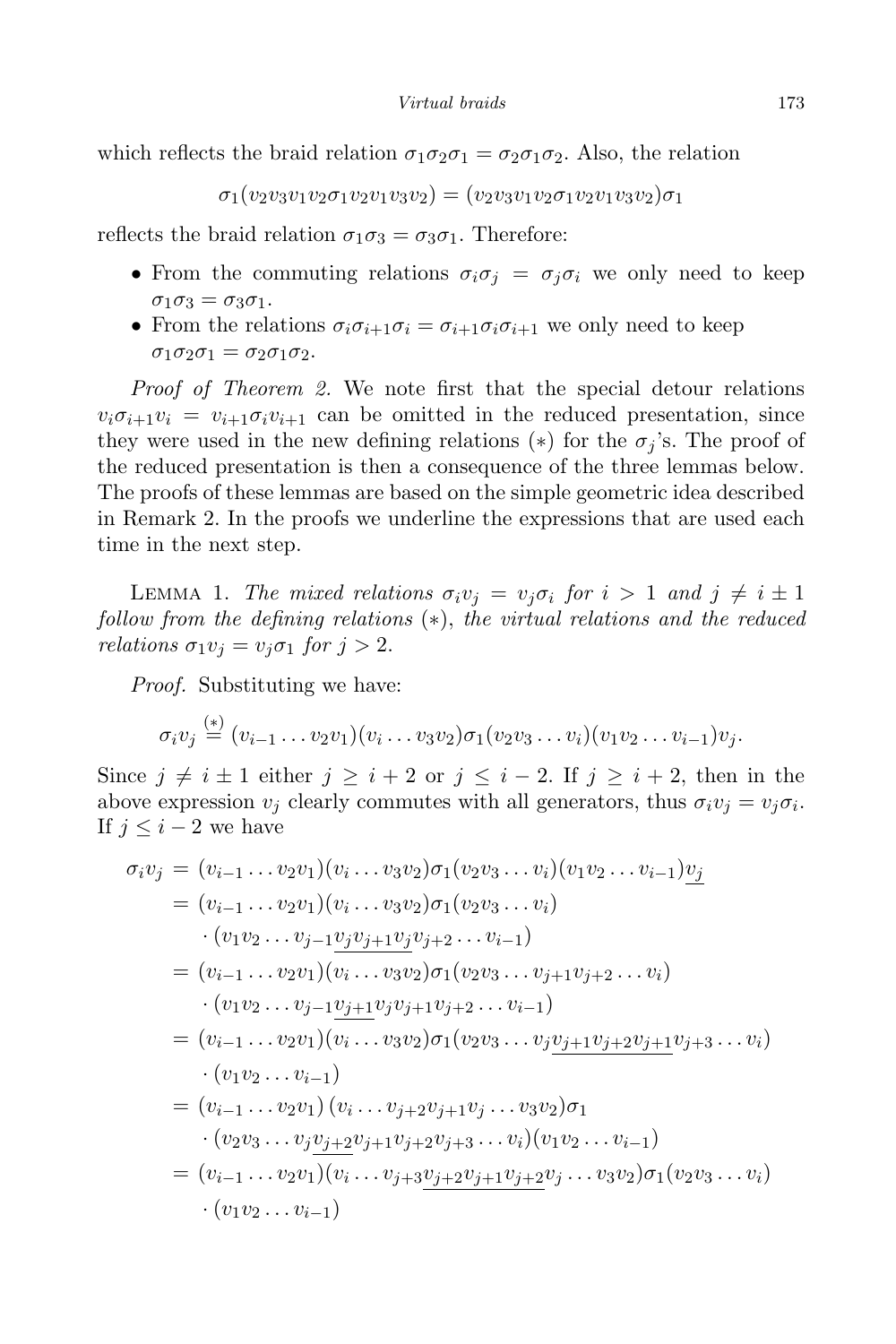$$
= (v_{i-1} \dots v_{j+1} v_j v_{j-1} \dots v_2 v_1)(v_i \dots v_{j+3} v_{j+1} v_{j+2} v_{j+1} v_j \dots v_3 v_2)
$$
  
\n
$$
\cdot \sigma_1 (v_2 v_3 \dots v_i)(v_1 v_2 \dots v_{i-1})
$$
  
\n
$$
= (v_{i-1} \dots v_{j+2} v_{j+1} v_j v_{j+1} v_{j-1} \dots v_2 v_1)(v_i \dots v_3 v_2) \sigma_1 (v_2 v_3 \dots v_i)
$$
  
\n
$$
\cdot (v_1 v_2 \dots v_{i-1})
$$
  
\n
$$
= (v_{i-1} \dots v_{j+2} v_j v_{j+1} v_j v_{j-1} \dots v_2 v_1)(v_i \dots v_3 v_2) \sigma_1 (v_2 v_3 \dots v_i)
$$
  
\n
$$
\cdot (v_1 v_2 \dots v_{i-1})
$$
  
\n
$$
= v_j (v_{i-1} \dots v_2 v_1)(v_i \dots v_3 v_2) \sigma_1 (v_2 v_3 \dots v_i)(v_1 v_2 \dots v_{i-1})
$$
  
\n
$$
\stackrel{(*)}{=} v_j \sigma_i.
$$

In the proofs of Lemmas 2 and 3 below we use repeatedly the following virtual braid relations, which are easy consequences of the virtual relations:

$$
(\dagger) \qquad v_i v_{i-1} \ldots v_{j+1} v_j v_{j+1} \ldots v_{i-1} v_i = v_j v_{j+1} \ldots v_{i-1} v_i v_{i-1} \ldots v_{j+1} v_j,
$$

$$
\begin{aligned} (\ddagger) \qquad & (v_4v_3v_2v_1)\dots(v_{i+2}v_{i+1}v_iv_{i-1}) \\ &= (v_4\dots v_{i+2})(v_3\dots v_{i+1})(v_2\dots v_i)(v_1\dots v_{i-1}). \end{aligned}
$$

LEMMA 2. The braid relations  $\sigma_i \sigma_{i+1} \sigma_i = \sigma_{i+1} \sigma_i \sigma_{i+1}$  for  $i > 1$  follow from the defining relations  $(*)$ , the virtual relations, the reduced relations  $\sigma_1 v_j = v_j \sigma_1$  of Lemma 1, and the reduced relation

$$
\sigma_1(v_1v_2\sigma_1v_2v_1)\sigma_1=(v_1v_2\sigma_1v_2v_1)\sigma_1(v_1v_2\sigma_1v_2v_1).
$$

Proof. Indeed, on the one hand we have

$$
\sigma_i \sigma_{i+1} \sigma_i \stackrel{(*)}{=} \left[ (v_{i-1} \ldots v_1)(v_i \ldots v_2) \sigma_1(v_2 \ldots v_i)(\underbrace{v_1 \ldots v_{i-1}}) \right] \left[ (v_i v_{i-1} \ldots v_1) \right. \\
\left. \quad \cdot (v_{i+1} \ldots v_2) \sigma_1(v_2 \ldots v_{i+1})(\underbrace{v_1 \ldots v_{i-1}v_i}) \right] \left[ (v_{i-1} \ldots v_1) \right. \\
\left. \quad \cdot (v_i \ldots v_2) \sigma_1(v_2 \ldots v_i)(v_1 \ldots v_{i-1}) \right]
$$
\n
$$
\stackrel{(1)}{=} (v_{i-1} \ldots v_1)(v_i \ldots v_2) \sigma_1(\underbrace{v_2 \ldots v_i})(v_i \ldots v_2 v_1 v_2 \ldots v_i)(v_{i+1} \ldots v_2) \sigma_1
$$
\n
$$
\cdot (v_2 \ldots v_{i+1})(v_i \ldots v_2 v_1 v_2 \ldots v_i)(v_i \ldots v_2) \sigma_1(v_2 \ldots v_i)(v_1 \ldots v_{i-1})
$$
\n
$$
= (v_{i-1} \ldots v_1)(v_i \ldots v_2) \sigma_1(v_1 v_2 \ldots v_i)(v_1 \ldots v_2) \sigma_1
$$
\n
$$
\cdot \underbrace{(v_2 \ldots v_i v_{i+1})(v_i \ldots v_2 v_1) \sigma_1(v_2 \ldots v_i)(v_1 \ldots v_{i-1})}
$$
\n
$$
\stackrel{(1)}{=} (v_{i-1} \ldots v_1)(v_i \ldots v_2) \sigma_1 v_1(v_{i+1} \ldots v_3 v_2 v_3 \ldots v_{i+1}) \underbrace{\sigma_1}{v_1 \ldots v_{i-1}}
$$
\n
$$
= (v_{i-1} \ldots v_1)(v_i \ldots v_2)(v_{i+1} \ldots v_3) \sigma_1 v_1 v_2 \sigma_1(v_3 \ldots v_{i+1})(v_{i+1} \ldots v_3)
$$
\n
$$
\cdot v_2 v_1 \sigma_1(v_3 \ldots v_{i+1})(v_2 \ldots v_i)(v_1 \ldots v_{i-1})
$$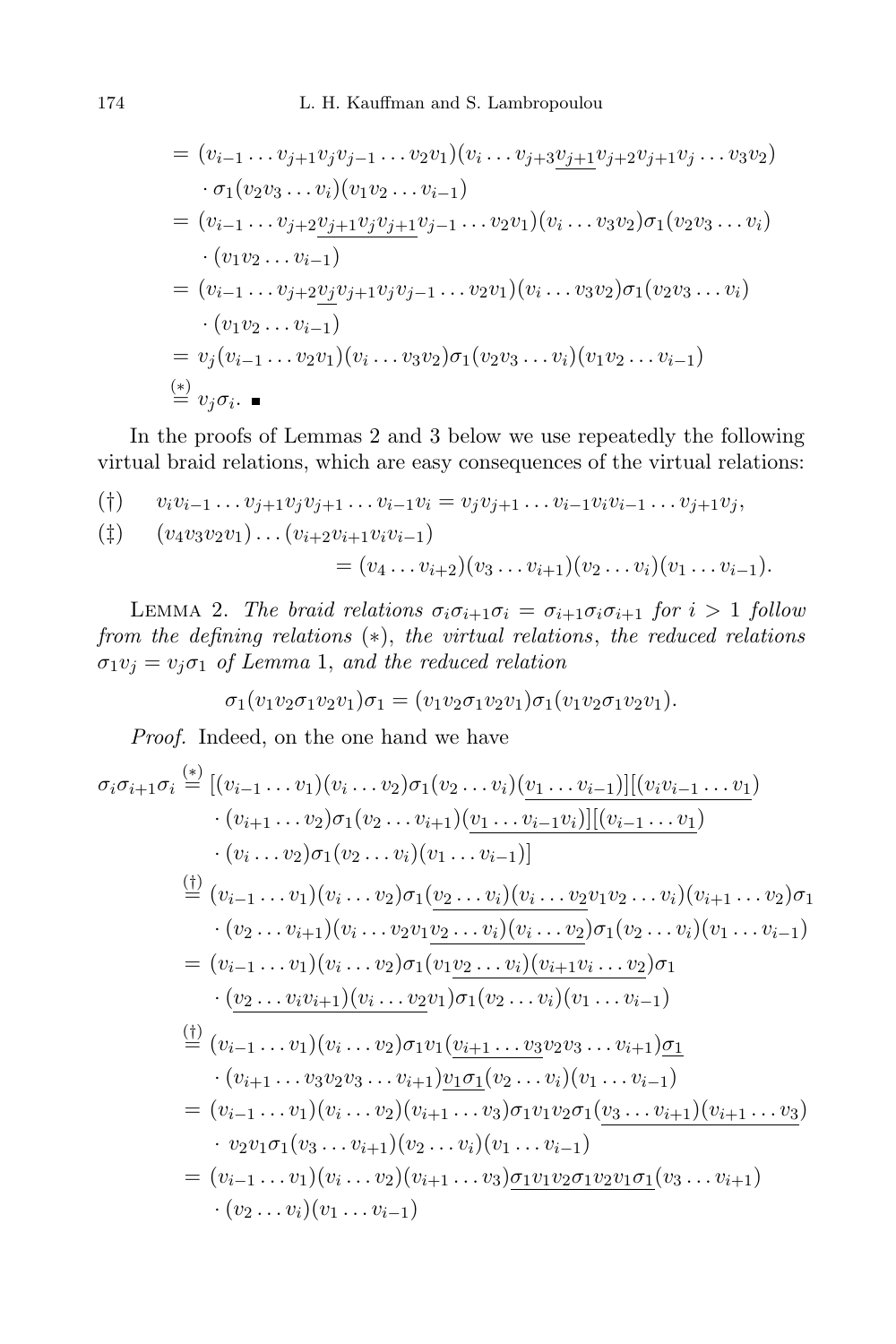Virtual braids 175

$$
= (v_{i-1} \dots v_1)(v_i \dots v_2)(v_{i+1} \dots v_3) \underbrace{v_1 v_2 \sigma_1 v_2 v_1 \sigma_1 v_1 v_2 \sigma_1 v_2 v_1}_{(v_3 \dots v_{i+1})(v_2 \dots v_i)(v_1 \dots v_{i-1})}
$$
  
= 
$$
(\underbrace{v_{i-1} \dots v_1)(v_i \dots v_1)(v_{i+1} \dots v_2)}_{(v_2 \dots v_{i+1})(v_1 \dots v_i)(v_1 \dots v_{i-1})}
$$
  
= 
$$
A.
$$

On the other hand, with similar manipulations we obtain

$$
\sigma_{i+1}\sigma_i\sigma_{i+1} = \cdots
$$
  
= 
$$
(\underbrace{v_i \dots v_1)(v_{i+1} \dots v_2)(v_{i+1} \dots v_3)}_{(v_3 \dots v_{i+1})(v_2 \dots v_{i+1})(v_1 \dots v_i)}
$$
  
= B.

But

$$
(v_i \dots v_1)(v_{i+1}v_iv_{i-1} \dots v_2)(\underbrace{v_{i+1}}v_i \dots v_3)
$$
\n
$$
= (v_i \dots v_1)\underbrace{v_{i+1}}v_iv_{i+1} (v_{i-1} \dots v_2)(v_i \dots v_3)
$$
\n
$$
= (v_iv_{i-1}v_{i-2} \dots v_1)\underbrace{v_iv_{i+1}}v_i(v_{i-1} \dots v_2)(v_i \dots v_3)
$$
\n
$$
= \underbrace{v_iv_{i-1}v_i}(v_{i-2} \dots v_1)(v_{i+1} \dots v_2)(v_i \dots v_3)
$$
\n
$$
= v_{i-1}v_iv_{i-1}(v_{i-2} \dots v_1)(\underbrace{v_{i+1}}v_i \dots v_2)(v_i \dots v_3)
$$
\n
$$
= (v_{i-1}v_iv_{i+1})(v_{i-1} \dots v_1)(v_i \dots v_2)(v_i \dots v_3)
$$
\n
$$
\vdots
$$
\n
$$
= (\underbrace{v_{i-1}}v_iv_{i+1})(\underbrace{v_{i-2}}v_{i-1}v_i) \dots (\underbrace{v_1}v_2v_3)v_1v_2
$$
\n
$$
= (v_{i-1}v_{i-2} \dots v_1)(v_iv_{i-1} \dots v_2)(v_{i+1}v_i \dots v_3)\underbrace{v_1}v_2
$$
\n
$$
= (v_{i-1} \dots v_1)(v_i \dots v_1)(v_{i+1} \dots v_2).
$$

Hence, and by the symmetry of the underlined expressions in  $A$  and  $B$ , we have shown that  $B = A$ .

LEMMA 3. The braid relations  $\sigma_i \sigma_j = \sigma_j \sigma_i$  for  $i > 1$ ,  $i < j$  and  $j \neq j$  $i+1$  follow from the defining relations  $(*)$ , the virtual relations, the reduced relations  $\sigma_1 v_j = v_j \sigma_1$  of Lemma 1, and the reduced relation

$$
\sigma_1(v_2v_3v_1v_2\sigma_1v_2v_1v_3v_2)=(v_2v_3v_1v_2\sigma_1v_2v_1v_3v_2)\sigma_1.
$$

Proof. Indeed, on the one hand we have

$$
\sigma_i \sigma_j \stackrel{(*)}{=} [(v_{i-1} \dots v_1)(v_i \dots v_2) \sigma_1(v_2 \dots v_i)(v_1 \dots v_{i-1})]
$$

$$
\cdot [(\underbrace{v_{j-1} \dots v_{i+2} v_{i+1}} v_i \dots v_1)(v_j \dots v_2) \sigma_1(v_2 \dots v_j)(v_1 \dots v_{j-1})]
$$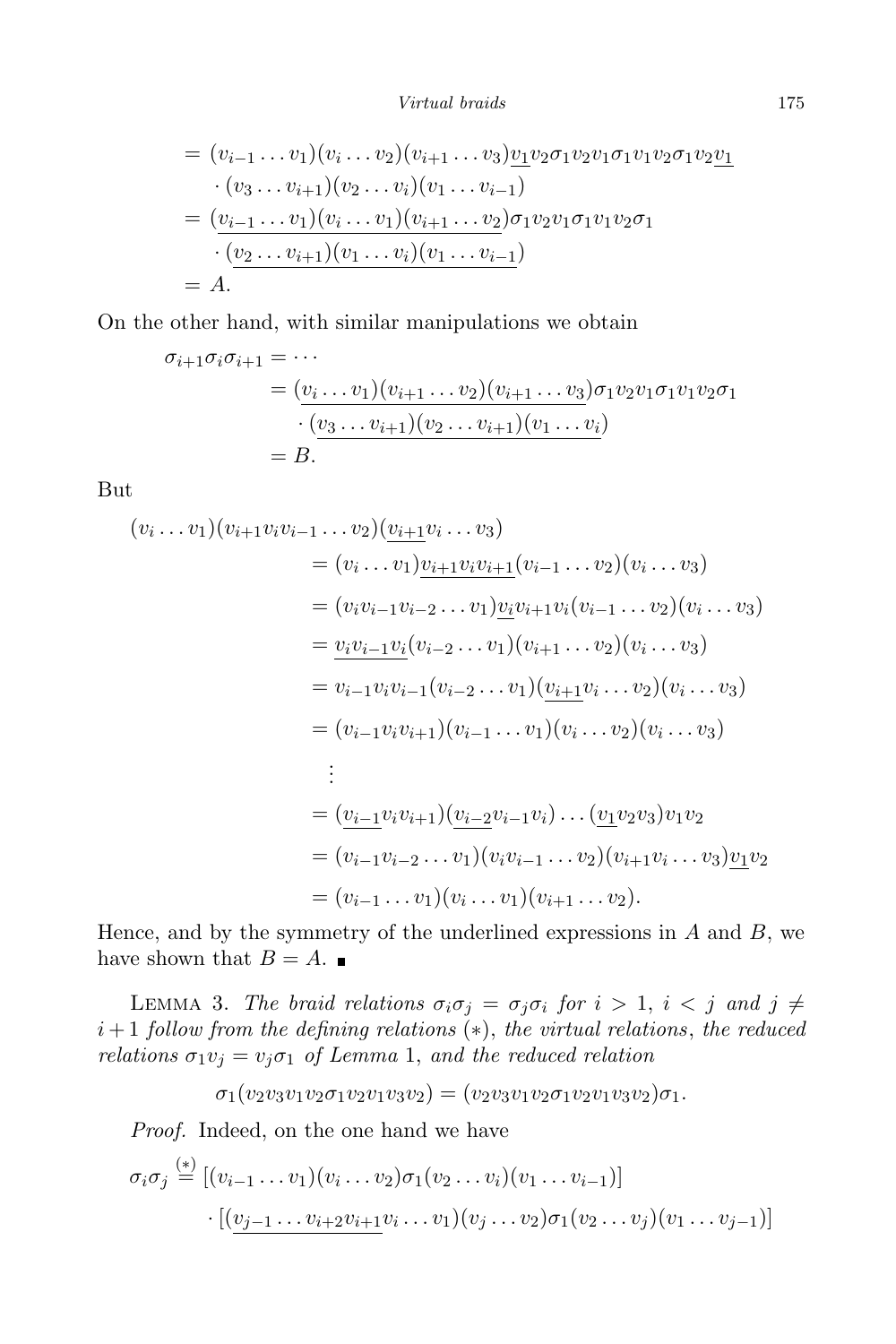$$
= (v_{j-1}...v_{i+2})(v_{i-1}...v_{1})(v_{i}...v_{2})\sigma_{1}(v_{2}...v_{i})v_{i+1}
$$
  
\n
$$
\cdot \frac{(v_{1}...v_{i-1})(v_{i}...v_{1})(v_{j}...v_{2})\sigma_{1}(v_{2}...v_{j})(v_{1}...v_{j-1})}{(v_{j-1}...v_{i+2})(v_{i-1}...v_{1})(v_{i}...v_{2})\sigma_{1}}
$$
  
\n
$$
\cdot \frac{(v_{2}...v_{i}v_{i+1})(v_{i}...v_{2}v_{1}v_{2}...v_{i})(v_{j}...v_{2})\sigma_{1}}{(v_{2}...v_{j})(v_{1}...v_{j-1})}
$$
  
\n
$$
\frac{(v_{1}...v_{i+2})(v_{1}...v_{j-1})}{(v_{1}...v_{i+2})(v_{i-1}...v_{1})(v_{i}...v_{2})\sigma_{1}(\underline{v_{i+1}...v_{3}}v_{2}v_{3}...v_{i+1})}
$$
  
\n
$$
\cdot \frac{(v_{1}...v_{i+2})(v_{j}...v_{i+3}v_{i+2}v_{i+1}...v_{2})\sigma_{1}(\underline{v_{i+1}...v_{3}}v_{2}v_{3}...v_{i+1})}{(v_{1}...v_{i+2})(v_{j}...v_{i+3})(v_{i-1}...v_{1})(v_{i}...v_{2})(v_{i+1}...v_{3})\sigma_{1}
$$
  
\n
$$
\cdot \frac{(v_{2}...v_{i+1})v_{i+2}(v_{1}\underline{v_{2}...v_{i}})(v_{i+1}v_{i}...v_{2})\sigma_{1}(v_{2}...v_{j})(v_{1}...v_{j-1})}
$$
  
\n
$$
\frac{(f)}{(v_{2}...v_{i+2})(v_{j}...v_{i+3})(v_{i-1}...v_{1})(v_{i}...v_{2})(v_{i+1}...v_{3})\sigma_{1}
$$
  
\n
$$
\cdot \frac{(v_{2}...v_{i+2})(v_{j}...v_{i+3})(v_{i-1}...v_{1})(v_{i}...v_{2})(v_{i+1}...v_{3})\sigma_{1}}{(v_{2}...v_{i+2})(v_{j}...v_{i
$$

But

$$
(v_4 \ldots v_{i+2})(v_3 \ldots v_{i+1})(v_2 \ldots v_i v_{i+1} \ldots v_j)(v_1 \ldots v_{i-1} v_i \ldots v_{j-1})
$$
\n
$$
\stackrel{(1)}{=} (v_4 v_3 v_2 v_1) \ldots (v_{i+2} v_{i+1} v_i v_{i-1})(v_{i+1} v_{i+2} \ldots v_j)(v_i \ldots v_{j-1})
$$
\n
$$
= (v_4 v_3 v_2 v_1) \ldots (v_{i+1} v_i v_{i-1} v_{i-2}) \underbrace{v_i (v_{i+2} v_{i+1} v_i v_{i-1})(v_{i+2} \ldots v_j)(v_i \ldots v_{j-1})}
$$
\n
$$
= \ldots
$$
\n
$$
= v_2 (v_4 v_3 v_2 v_1) \ldots (v_{i+1} v_i v_{i-1} v_{i-2})(v_{i+2} v_{i+1} v_i v_{i-1})(v_{i+2} \ldots v_j)
$$
\n
$$
\cdot \underbrace{(v_i v_{i+1} \ldots v_{j-1})}
$$
\n
$$
= v_2 (v_4 v_3 v_2 v_1) \ldots (v_{i+1} v_i v_{i-1} v_{i-2}) \underbrace{v_{i-1} (v_{i+2} v_{i+1} v_i v_{i-1})}
$$
\n
$$
= \ldots
$$
\n
$$
= v_2 v_1 (v_4 v_3 v_2 v_1) \ldots (v_{i+1} v_i v_{i-1} v_{i-2}) (\underbrace{v_{i+2} v_{i+1}} v_i v_{i-1}) (\underbrace{v_{i+2} v_{i+3} \ldots v_j}_{(v_{i+1} \ldots v_{j-1})})
$$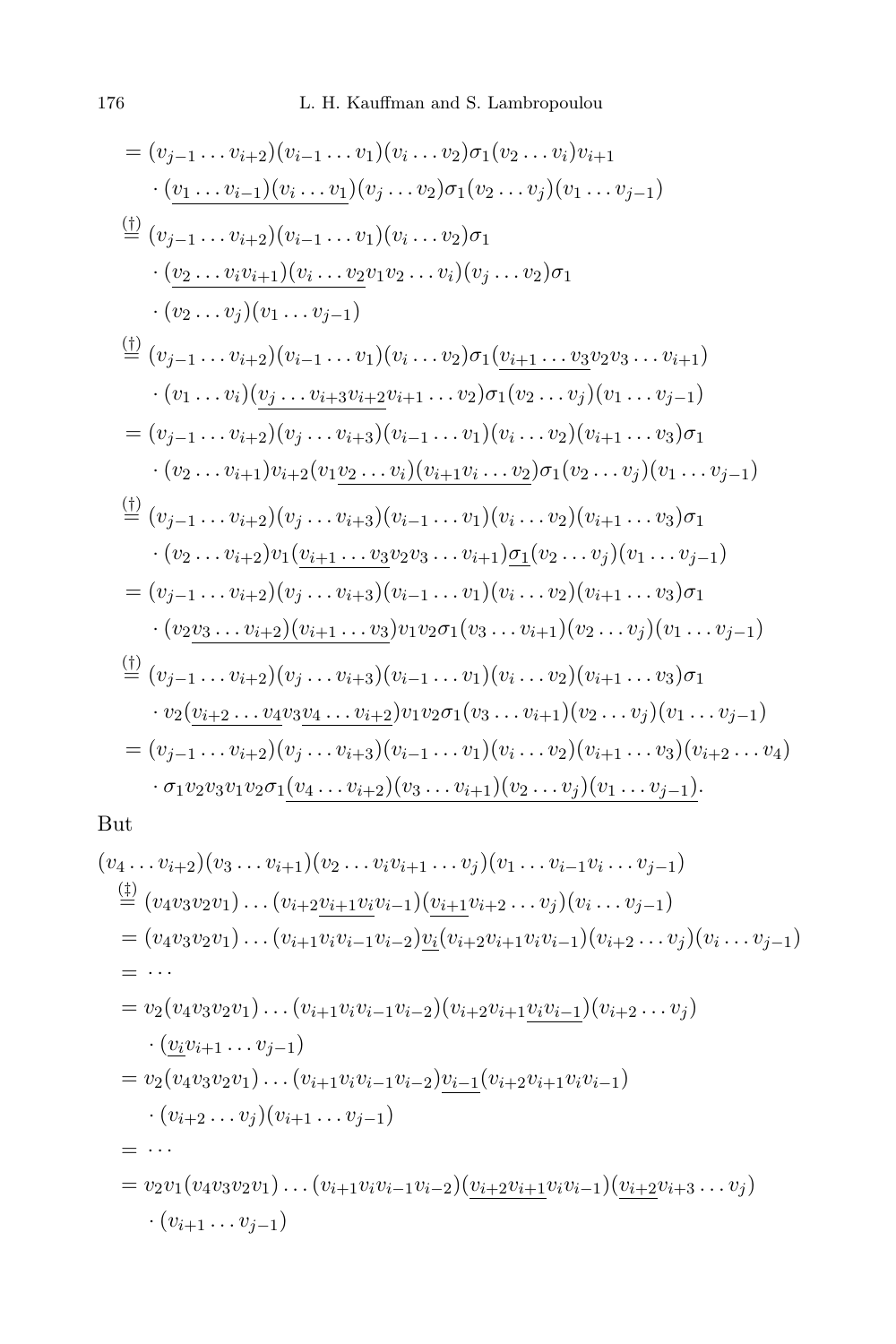$$
= v_2v_1(v_4v_3v_2v_1)\dots(v_{i+1}v_iv_{i-1}v_{i-2})\underline{v_{i+1}}(v_{i+2}v_{i+1}v_iv_{i-1})
$$
  
\n
$$
\cdot (v_{i+3}\dots v_j)(v_{i+1}\dots v_{j-1})
$$
  
\n
$$
= \dots
$$
  
\n
$$
= v_2v_1v_3(v_4v_3v_2v_1)\dots(v_{i+1}v_iv_{i-1}v_{i-2})(v_{i+2}\underline{v_{i+1}v_i}v_{i-1})(v_{i+3}\dots v_j)
$$
  
\n
$$
\cdot (\underline{v_{i+1}}v_{i+2}\dots v_{j-1})
$$
  
\n
$$
= \dots
$$
  
\n
$$
= v_2v_1v_3v_2(v_4v_3v_2v_1)\dots(v_{i+2}v_{i+1}v_iv_{i-1})(v_{i+3}\dots v_j)(v_{i+2}\dots v_{j-1}).
$$

# Thus

$$
\sigma_i \sigma_j = (v_{j-1} \dots v_{i+2})(v_j \dots v_{i+3})(v_{i-1} \dots v_1)(v_i \dots v_2)(v_{i+1} \dots v_3) \n\cdot (v_{i+2} \dots v_4) \underline{\sigma_1(v_2 v_3 v_1 v_2 \sigma_1 v_2 v_1 v_3 v_2})(v_4 v_3 v_2 v_1) \dots (v_{i+2} v_{i+1} v_i v_{i-1}) \n\cdot (v_{i+3} \dots v_j)(v_{i+2} \dots v_{j-1}) \n= (v_{j-1} \dots v_{i+2})(v_j \dots v_{i+3})(v_{i-1} \dots v_1)(v_i \dots v_2)(v_{i+1} \dots v_3)(v_{i+2} \dots v_4) \n\cdot (v_2 v_3 v_1 v_2 \sigma_1 v_2 v_1 v_3 v_2) \sigma_1(v_4 v_3 v_2 v_1) \dots (v_{i+2} v_{i+1} v_i v_{i-1}) \n\cdot (v_{i+3} \dots v_j)(v_{i+2} \dots v_{j-1}) \n= (v_{j-1} \dots v_{i+2})(v_j \dots v_{i+3})(v_{i-1} \dots v_1)(v_i \dots v_2)(v_{i+1} \dots v_3 v_2 v_1) \n\cdot (v_{i+2} \dots v_4 v_3 v_2) \sigma_1 \underline{v_2 v_1 v_3 v_2 \sigma_1 (v_4 \dots v_{i+2})(v_3 \dots v_{i+1})(v_2 \dots v_i) \n\cdot (v_1 \dots v_{i-1})(v_{i+3} \dots v_j)(v_{i+2} \dots v_{j-1}) \n= (v_{j-1} \dots v_{i+2})(v_j \dots v_{i+3}) \n\cdot (v_{1} v_2 \dots v_{i+2} v_{i+3} \dots v_j) \n\cdot (v_1 v_2 \dots v_{i+2} v_{i+3} \dots v_j) \n\cdot (v_1 v_2 \dots v_{i+2})(v_j \dots v_{i+3})(v_{i-1} v_i v_{i+2} \dots v_4 v_3 v_2) \n\sigma_1(v_2 \dots v_{i+2})(v_j \dots v_{i+3})(v_{i-1} v_i v_{i+2}) \dots (v_1 v
$$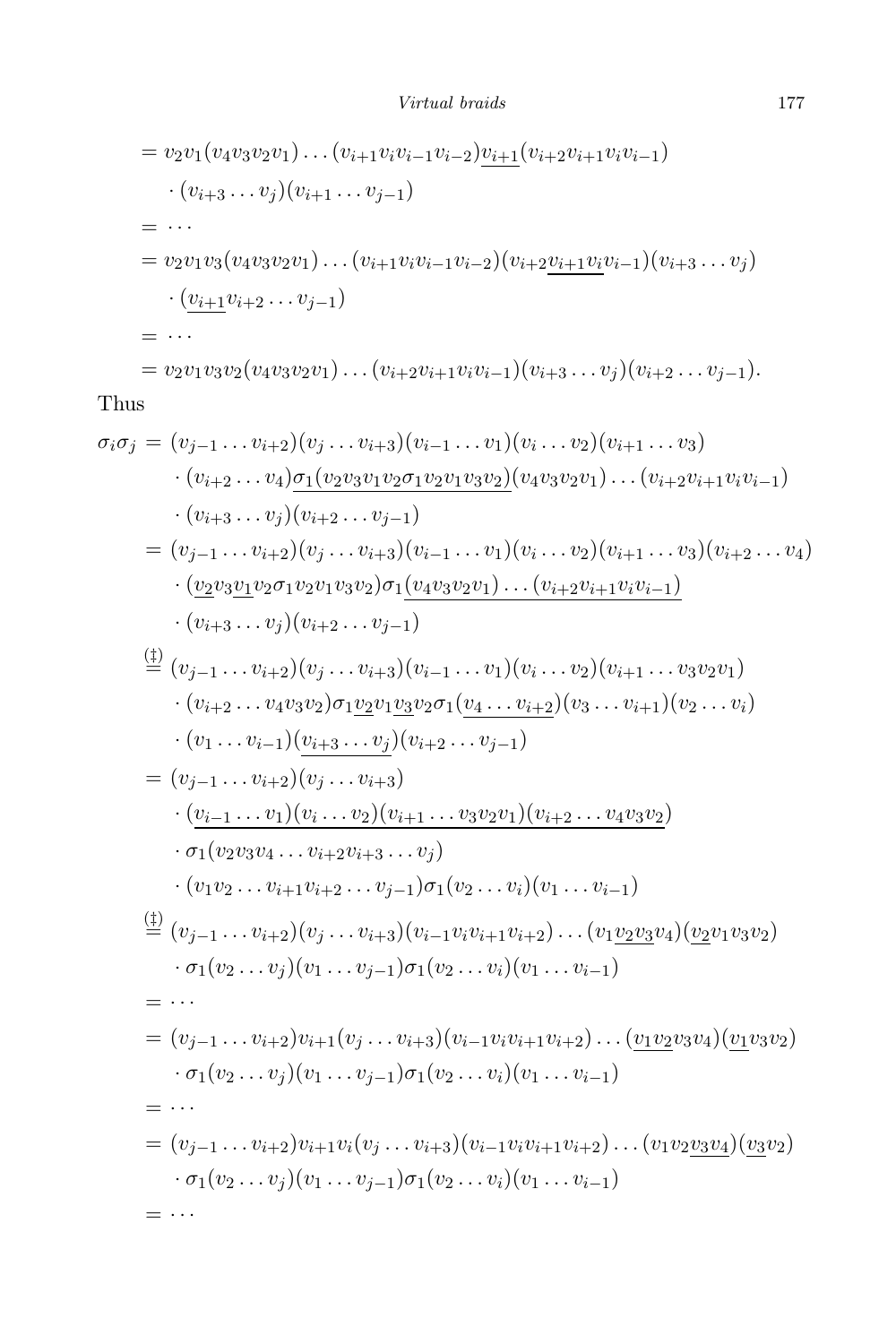$$
= (v_{j-1}...v_i)(v_j...v_{i+3})v_{i+2}(v_{i-1}v_iv_{i+1}v_{i+2})...(v_1v_2v_3v_4)v_2
$$
  
\n
$$
\cdot \sigma_1(v_2...v_j)(v_1...v_{j-1})\sigma_1(v_2...v_i)(v_1...v_{i-1})
$$
  
\n
$$
= ...
$$
  
\n
$$
= (v_{j-1}...v_i)(v_j...v_{i+3})v_{i+2}v_{i+1}(\underbrace{v_{i-1}v_iv_{i+1}v_{i+2})...(v_1v_2v_3v_4})
$$
  
\n
$$
\cdot \sigma_1(v_2...v_j)(v_1...v_{j-1})\sigma_1(v_2...v_i)(v_1...v_{i-1})
$$
  
\n
$$
\stackrel{\text{(i)}}{=} (v_{j-1}...v_i)(v_j...v_{i+1})(\underbrace{v_{i-1}...v_1}_{2})\sigma_1(v_2...v_i)(v_1...v_{i-1})
$$
  
\n
$$
\cdot \underbrace{\sigma_1(v_2...v_j)(v_1...v_{j-1})\sigma_1(v_2...v_i)(v_1...v_{i-1})}_{= (v_{j-1}...v_1)(v_j...v_2)\sigma_1(\underbrace{v_{i+1}...v_3})(\underbrace{v_{i+2}...v_4})(v_2...v_j)(v_1...v_{j-1})}_{= (v_1(v_2...v_i)(v_1...v_{i-1}).}
$$

On the other hand, we have

$$
\sigma_j \sigma_i \stackrel{(*)}{=} (v_{j-1} \dots v_1)(v_j \dots v_2) \sigma_1 \underbrace{(v_2 \dots v_j)(v_1 \dots v_{j-1})(v_{i-1} \dots v_1)(v_i \dots v_2)} \cdot \sigma_1 (v_2 \dots v_i)(v_1 \dots v_{i-1}).
$$

Therefore, in order that  $\sigma_i \sigma_j = \sigma_j \sigma_i$  it suffices to show that the underlined expressions above are equal. Indeed, we have

$$
(v_{i+1} \ldots v_3)(v_{i+2} \ldots v_4)(v_2v_3 \ldots v_j)(v_1 \ldots v_{j-1})
$$
\n
$$
= (v_{i+1} \ldots v_3v_2)(v_{i+2} \ldots v_4)(v_3v_4 \ldots v_{i+2}v_{i+3} \ldots v_j)(v_1 \ldots v_{j-1})
$$
\n
$$
\stackrel{(1)}{=} \underbrace{(v_{i+1} \ldots v_3v_2)(v_3 \ldots v_{i+1}v_{i+2}v_{i+1} \ldots v_3)(v_{i+3} \ldots v_j)(v_1 \ldots v_{j-1})
$$
\n
$$
\stackrel{(1)}{=} \underbrace{(v_2 \ldots v_i v_{i+1}v_i \ldots v_2)(v_{i+2}v_{i+1} \ldots v_3)(v_{i+3} \ldots v_j)(v_1v_2 \ldots v_{j-1})}
$$
\n
$$
= (v_2 \ldots v_{i+1}v_{i+2}v_{i+3} \ldots v_j)(v_i \ldots v_2)v_1
$$
\n
$$
\cdot \underbrace{(v_{i+1} \ldots v_3)(v_2v_3 \ldots v_{i+1}v_{i+2} \ldots v_{j-1})}
$$
\n
$$
\stackrel{(1)}{=} (v_2 \ldots v_j)(v_1 \ldots v_2v_1)(v_2 \ldots v_i v_{i+1}v_i \ldots v_2)(v_{i+2} \ldots v_{j-1})
$$
\n
$$
\stackrel{(1)}{=} (v_2 \ldots v_j)(v_1 \ldots v_{i-1}v_i v_{i-1} \ldots v_1)(v_{i+1}v_i \ldots v_2)\underbrace{(v_{i+2} \ldots v_{j-1})}
$$
\n
$$
= (v_2 \ldots v_j)(v_1 \ldots v_{j-1})(v_{i-1} \ldots v_1)(v_i \ldots v_2).
$$

By Lemmas 1, 2, and 3 the proof of Theorem 2 is now concluded.  $\blacksquare$ 

4. A reduced presentation for the flat virtual braid group. The flat virtual braids were introduced in [17]. As with the virtual braids, the set of flat virtual braids on  $n$  strands forms a group, the flat virtual braid group, denoted  $FV_n$ . The generators of  $FV_n$  are the virtual crossings  $v_1, \ldots, v_{n-1}$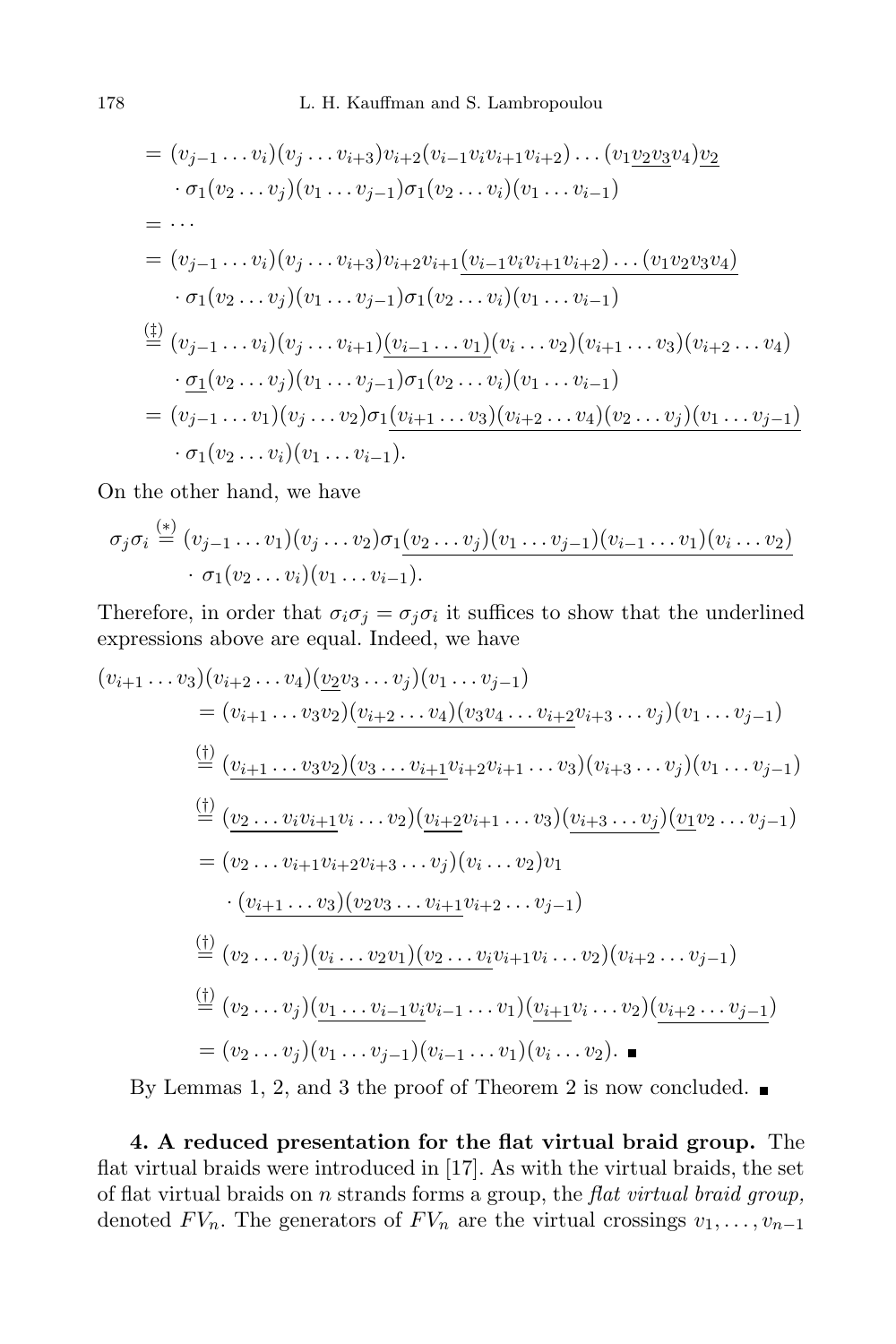

Fig. 19. The generators of  $FV_n$ 

and the flat crossings  $c_1, \ldots, c_{n-1}$ , which—as already said in 1.1—can be seen as immersed crossings. See Figure 19.

So, flat crossings and virtual crossings both represent geometrically the generators of the symmetric group  $S_n$ . But the mixed relations between them are not symmetric (see below). In fact, the flat virtual braid group is the quotient of the virtual braid group  $VB_n$  modulo the relations  $\sigma_i^2 = 1$ for all i. Thus,  $FV_n$  is the free product of two copies of  $S_n$ , modulo the set of mixed relations specified below. Note that  $FV_2 = S_2 * S_2$  (no extra relations), and it is infinite.

Recall that in Section 1.1 we discussed flat virtual knots and links, and that we pointed out that this category is equivalent to the category of virtual strings developed in [26]. Just so, the flat virtual braids are the appropriate theory of braids for the category of virtual strings. Every virtual string is the closure of a flat virtual braid.

The virtual generators satisfy among themselves the virtual relations. Similarly, the flat generators satisfy among themselves the following  $flat$ relations:

$$
c_i^2 = 1,
$$
  
\n
$$
c_i c_{i+1} c_i = c_{i+1} c_i c_{i+1},
$$
  
\n
$$
c_i c_j = c_j c_i \quad \text{for } j \neq i \pm 1.
$$

The *mixed flat relations* between flat and virtual generators are as follows:

$$
c_i v_j = v_j c_i \quad \text{for } j \neq i \pm 1,
$$
  

$$
v_i c_{i+1} v_i = v_{i+1} c_i v_{i+1}.
$$

The second mixed relation will be called the *special detour flat relation* and it is illustrated in Figure 9. Then, as for the virtual braids, we have for the flat crossings the inductive defining relations  $c_{i+1} = v_i v_{i+1} c_i v_{i+1} v_i$ , which leads to the *defining relations* 

$$
c_{i+1} := (v_i \dots v_2 v_1)(v_{i+1} \dots v_3 v_2)c_1(v_2 v_3 \dots v_{i+1})(v_1 v_2 \dots v_i)
$$

for  $i = 2, \ldots, n - 1$ . In terms of flat braid diagrams, this relation is the flat braid detour move of the strands  $1, 2, \ldots, i-1$  around the flat crossing  $c_i$ . In complete analogy to the virtual braid group we now have the following: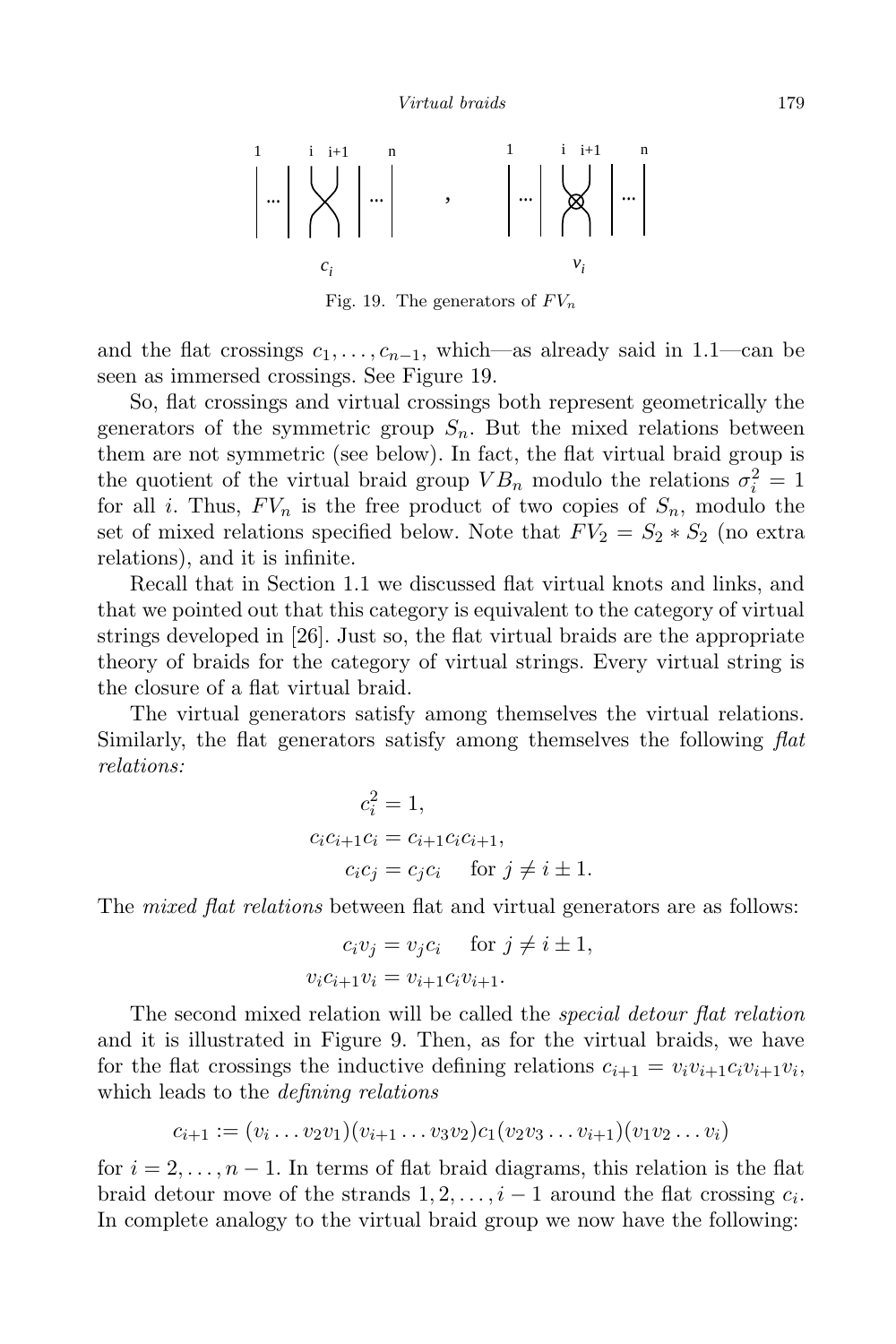THEOREM 3. The flat virtual braid group  $FV_n$  has the following reduced presentation:

$$
FV_n = \langle c_1, v_1, \dots, v_{n-1} \mid v_i v_{i+1} v_i = v_{i+1} v_i v_{i+1}, v_i v_j = v_j v_i, j \neq i \pm 1,
$$
  
\n
$$
c_1^2 = 1, v_i^2 = 1, 1 \leq i \leq n-1, c_1 v_j = v_j c_1, j > 2,
$$
  
\n
$$
(v_1 c_1 v_1)(v_2 c_1 v_2)(v_1 c_1 v_1) = (v_2 c_1 v_2)(v_1 c_1 v_1)(v_2 c_1 v_2),
$$
  
\n
$$
c_1 (v_2 v_3 v_1 v_2 c_1 v_2 v_1 v_3 v_2) = (v_2 v_3 v_1 v_2 c_1 v_2 v_1 v_3 v_2) c_1 \rangle.
$$

5. Other categories. Welded braids were introduced in [7]. They satisfy the same isotopy relations as the virtuals, but for welded braids one also allows one of the two forbidden moves, the move  $(F_1)$  of Figure 4, which contains an over arc and one virtual crossing. One can consider welded knots and links in this way, and the explanation for the choice of moves lies in the fact that the first forbidden move preserves the combinatorial fundamental group. This is not true for the other forbidden move  $(F_2)$ . The corresponding welded braid group on n strands,  $WB_n$ , has the same generators and relations as the virtual braid group, but with the extra relations

$$
(F_1) \t v_i \sigma_{i+1} \sigma_i = \sigma_{i+1} \sigma_i v_{i+1}.
$$

Figure 4 illustrates a variant of this relation. Just as in the virtual braid group, the braiding generators  $\sigma_2, \ldots, \sigma_{n-1}$  of the welded braid group can be written in terms of  $\sigma_1$  and the welded generators  $v_1, \ldots, v_{n-1}$ . We can then obtain a reduced presentation for  $WB_n$  with generators

 $\{\sigma_1, v_1, \ldots, v_{n-1}\}$ 

and the defining relations

(\*) 
$$
\sigma_{i+1} := (v_i \dots v_2 v_1)(v_{i+1} \dots v_3 v_2) \sigma_1 (v_2 v_3 \dots v_{i+1}) (v_1 v_2 \dots v_i).
$$

By the box detour trick (see Remark 2) we can easily reduce the set of extra relations  $(F_1)$  to the basic relation

$$
v_1 \sigma_2 \sigma_1 = \sigma_2 \sigma_1 v_2,
$$

which with the substitution  $\sigma_2 = v_1v_2\sigma_1v_2v_1$  is equivalent to the relation

$$
v_2\sigma_1v_2v_1\sigma_1=v_1v_2\sigma_1v_2v_1\sigma_1v_2.
$$

Thus we have:

THEOREM 4. The welded braid group  $WB<sub>n</sub>$  has the following reduced presentation: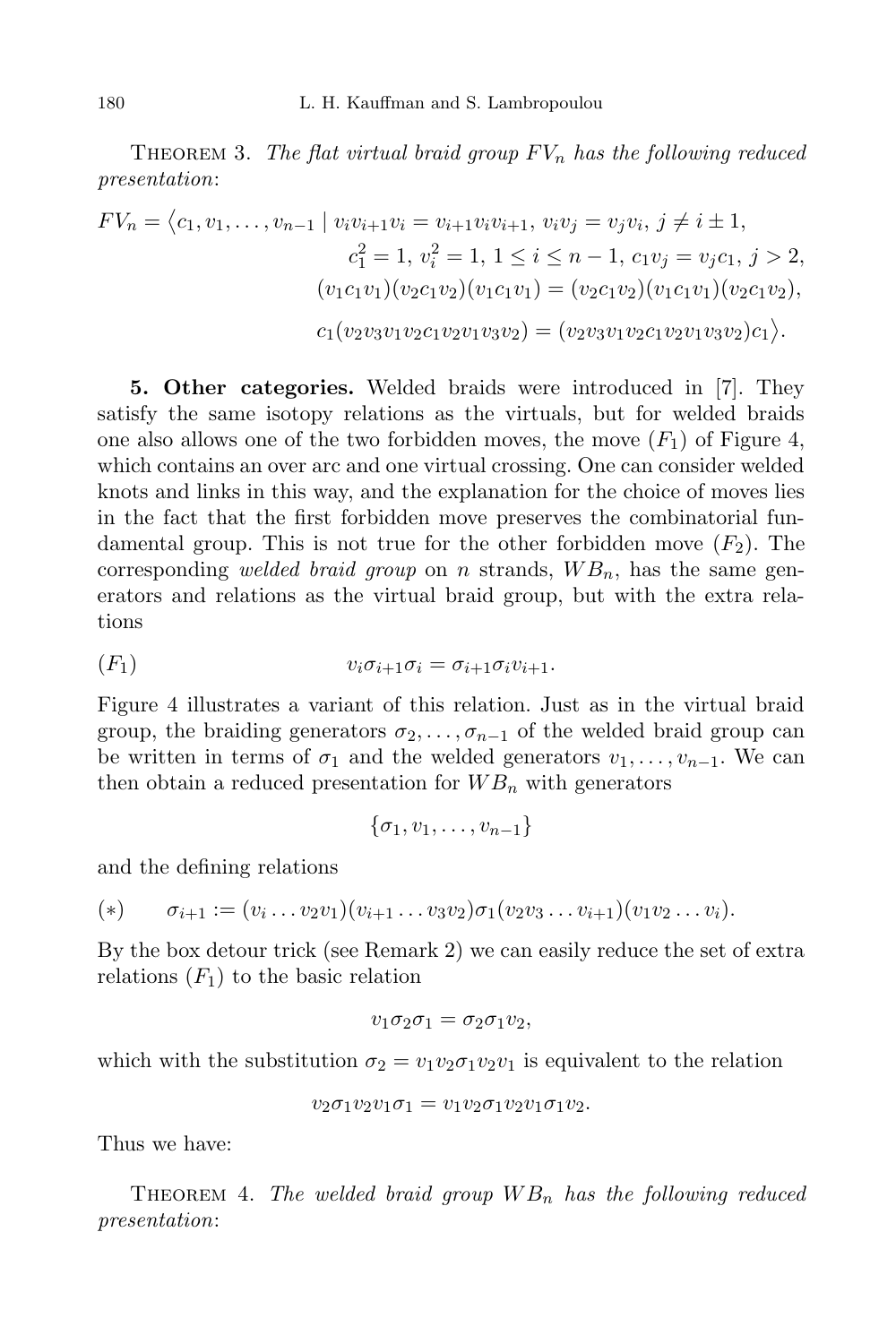$$
WB_n = \langle \sigma_1, v_1, \dots, v_{n-1} \mid v_i v_{i+1} v_i = v_{i+1} v_i v_{i+1}, v_i v_j = v_j v_i, j \neq i \pm 1,
$$
  
\n
$$
v_i^2 = 1, 1 \leq i \leq n-1, \sigma_1 v_j = v_j \sigma_1, j > 2,
$$
  
\n
$$
(v_1 \sigma_1 v_1)(v_2 \sigma_1 v_2)(v_1 \sigma_1 v_1) = (v_2 \sigma_1 v_2)(v_1 \sigma_1 v_1)(v_2 \sigma_1 v_2),
$$
  
\n
$$
v_1(v_2 \sigma_1 v_2 v_1 \sigma_1) = (v_2 \sigma_1 v_2 v_1 \sigma_1) v_2,
$$
  
\n
$$
\sigma_1(v_2 v_3 v_1 v_2 \sigma_1 v_2 v_1 v_3 v_2) = (v_2 v_3 v_1 v_2 \sigma_1 v_2 v_1 v_3 v_2) \sigma_1.
$$

Note now that the relations  $(F_1)$  can be regarded as a way of detouring sequences of classical crossings over welded crossings, via the inductive relations

$$
v_{i+1} = \sigma_i^{-1} \sigma_{i+1}^{-1} v_i \sigma_{i+1} \sigma_i,
$$

which, by induction, lead to the defining relations

$$
(**) \qquad v_{i+1} := (\sigma_i^{-1} \dots \sigma_i^{-1})(\sigma_{i+1}^{-1} \dots \sigma_2^{-1})v_1(\sigma_2 \dots \sigma_{i+1})(\sigma_1 \dots \sigma_i)
$$

for  $i = 1, \ldots, n-2$ . By the box detour trick we reduce the relations involving welded generators. For example, the welded relations reduce to the following two basic ones:

$$
v_1v_2v_1 = v_2v_1v_2 \text{ and } v_1v_3 = v_3v_1.
$$

Thus, we obtain the following reduced presentation for  $WB_n$  with a single welded generator.

THEOREM 5. The welded braid group  $WB<sub>n</sub>$  has the following reduced presentation:

$$
WB_n = \langle v_1, \sigma_1, \dots, \sigma_{n-1} \mid \sigma_i \sigma_{i+1} \sigma_i = \sigma_{i+1} \sigma_i \sigma_{i+1}, \sigma_i \sigma_j = \sigma_j \sigma_i, j \neq i \pm 1,
$$
  
\n
$$
v_1^2 = 1, v_1 \sigma_j = \sigma_j v_1, j > 2,
$$
  
\n
$$
(\sigma_1 v_1 \sigma_1^{-1})(\sigma_2^{-1} v_1 \sigma_2)(\sigma_1 v_1 \sigma_1^{-1}) = (\sigma_2^{-1} v_1 \sigma_2)(\sigma_1 v_1 \sigma_1^{-1})(\sigma_2^{-1} v_1 \sigma_2),
$$
  
\n
$$
v_1 (\sigma_2^{-1} \sigma_1^{-1} \sigma_3^{-1} \sigma_2^{-1} v_1 \sigma_2 \sigma_3 \sigma_1 \sigma_2) = (\sigma_2^{-1} \sigma_1^{-1} \sigma_3^{-1} \sigma_2^{-1} v_1 \sigma_2 \sigma_3 \sigma_1 \sigma_2) v_1 \rangle.
$$

Another generalization of the virtual braid group is obtained by adding both types of forbidden moves (recall Figure 4). We call this the unrestricted *virtual braid group*, denoted  $UB_n$ . It is known that any classical knot can be unknotted in the virtual category if we allow both forbidden moves [15, 24]. Nevertheless, linking phenomena still remain. The unrestricted braid group itself is non-trivial, deserving further study.

By adding both types of forbidden moves:

$$
v_i \sigma_{i+1} \sigma_i = \sigma_{i+1} \sigma_i v_{i+1} \quad (F_1) \quad \text{and} \quad \sigma_i \sigma_{i+1} v_i = v_{i+1} \sigma_i \sigma_{i+1} \quad (F_2)
$$

and using the defining relations (∗) we obtain a reduced presentation for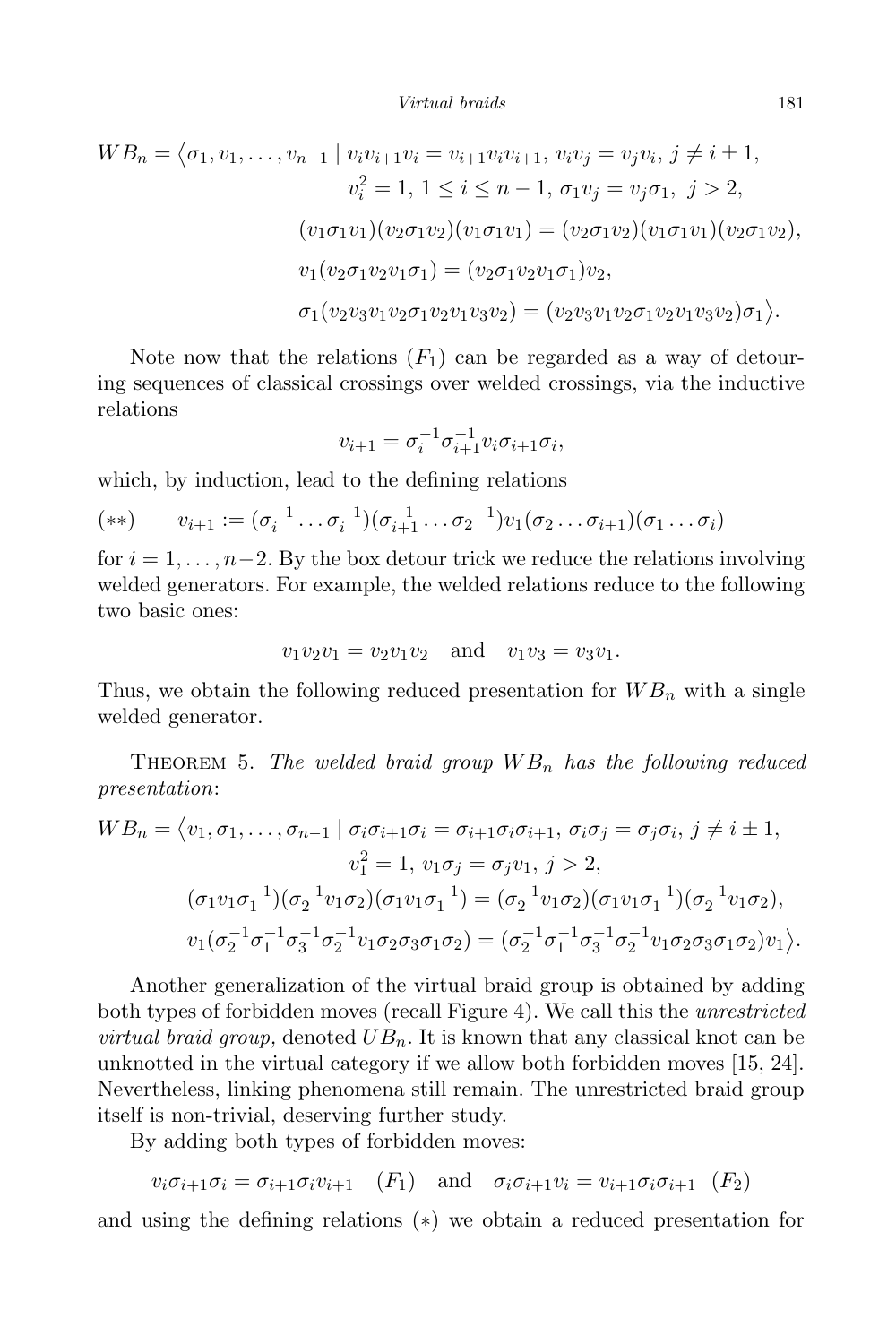$UB_n$  with generators  $\sigma_1, v_1, \ldots, v_{n-1}$ , which is in fact a quotient of the corresponding reduced presentation of  $WB_n$  by the second forbidden move:

$$
\sigma_1\sigma_2v_1=v_2\sigma_1\sigma_2.
$$

THEOREM 6. The unrestricted virtual braid group has the following reduced presentation:

$$
UB_n = \langle \sigma_1, v_1, \dots, v_{n-1} \mid v_i v_{i+1} v_i = v_{i+1} v_i v_{i+1}, v_i v_j = v_j v_i, j \neq i \pm 1,
$$
  
\n
$$
v_i^2 = 1, 1 \leq i \leq n-1, \sigma_1 v_j = v_j \sigma_1, j > 2,
$$
  
\n
$$
(v_1 \sigma_1 v_1) (v_2 \sigma_1 v_2) (v_1 \sigma_1 v_1) = (v_2 \sigma_1 v_2) (v_1 \sigma_1 v_1) (v_2 \sigma_1 v_2),
$$
  
\n
$$
v_1 (v_2 \sigma_1 v_2 v_1 \sigma_1) = (v_2 \sigma_1 v_2 v_1 \sigma_1) v_2,
$$
  
\n
$$
(\sigma_1 v_1 v_2 \sigma_1 v_2) v_1 = v_2 (\sigma_1 v_1 v_2 \sigma_1 v_2),
$$
  
\n
$$
\sigma_1 (v_2 v_3 v_1 v_2 \sigma_1 v_2 v_1 v_3 v_2) = (v_2 v_3 v_1 v_2 \sigma_1 v_2 v_1 v_3 v_2) \sigma_1.
$$

Just as in the case of welded braids, we can also give a reduced presentation with one virtual generator and  $n-1$  braiding generators. For unrestricted virtual braids, there are two possible such reduced presentations, depending upon using either the first or the second forbidden move in performing the detour substitutions. In the  $(F_1)$  case the defining relations are given by (∗∗) and, thus, the reduced presentation is a quotient of the corresponding presentation of the welded braid group by the relation

$$
\sigma_1 \sigma_2 v_1 \sigma_2^{-1} \sigma_1^{-1} = \sigma_1^{-1} \sigma_2^{-1} v_1 \sigma_2 \sigma_1.
$$

Since in this presentation  $v_2$  is defined via  $(F_1)$  in terms of  $v_1$ , the reader will note that the transcription of this last relation appears to be a mixture of  $(F_1)$  and  $(F_2)$ . Similarly we could have started with  $(F_2)$  and obtained first an analogue of the welded braid group and then, adding  $(F_1)$ , obtained another reduced presentation of the unrestricted virtual braid group.

Finally, we define the *flat unrestricted braid group*, denoted  $FU_n$ , to be the quotient of the flat virtual braid group  $FV_n$  (see Theorem 3) by the forbidden moves of  $FV_n$  (see Figure 9):

$$
c_i c_{i+1} v_i = v_{i+1} c_i c_{i+1}.
$$

Note that for the flat virtual braid group there is only one type of forbidden move.

THEOREM 7. The flat unrestricted braid group  $FU_n$  has the following reduced presentation: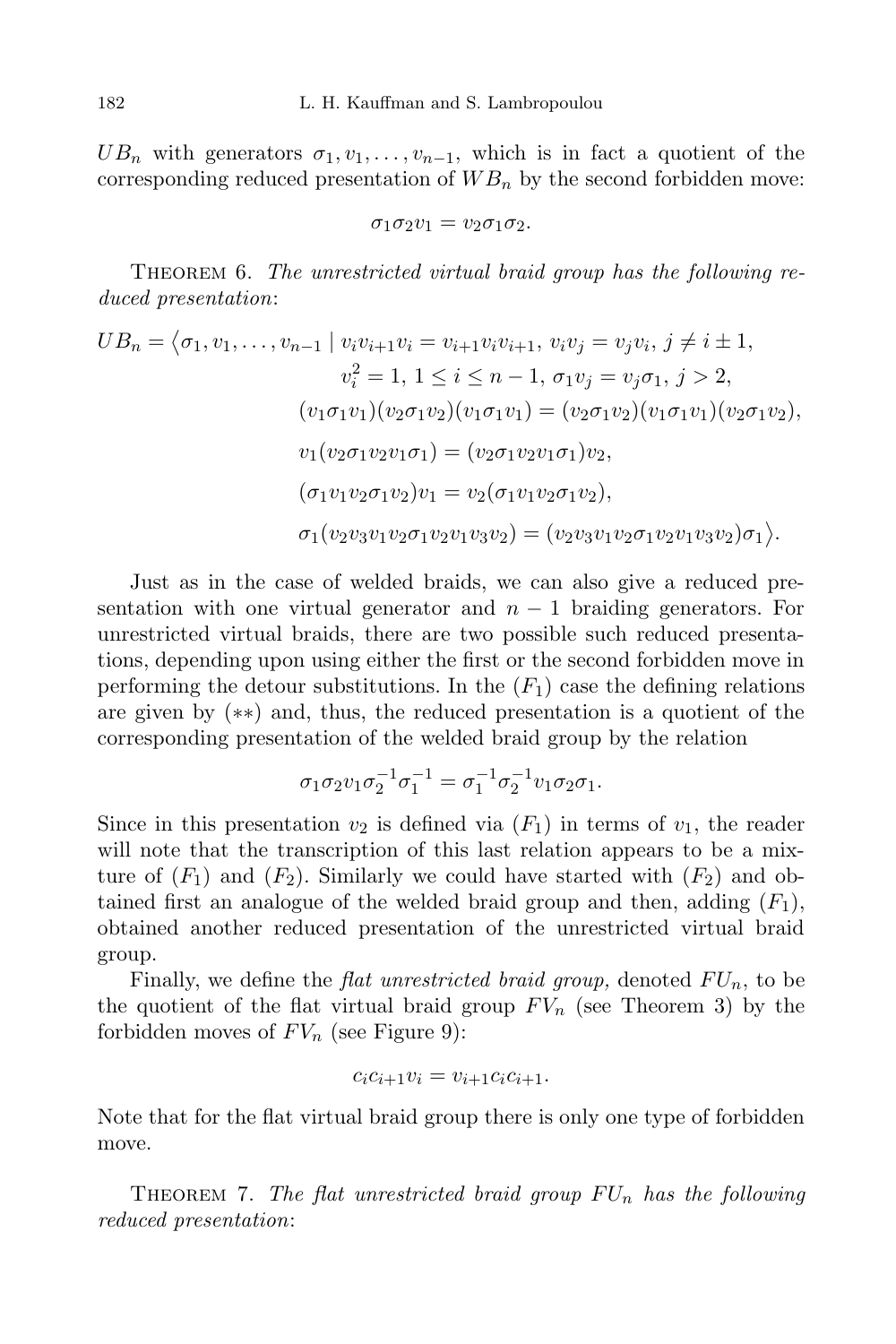$$
FU_n = \langle c_1, v_1, \dots, v_{n-1} \mid v_i v_{i+1} v_i = v_{i+1} v_i v_{i+1}, v_i v_j = v_j v_i, j \neq i \pm 1,
$$
  
\n
$$
c_1^2 = 1, v_i^2 = 1, 1 \leq i \leq n-1, c_1 v_j = v_j c_1, j > 2,
$$
  
\n
$$
(v_1 c_1 v_1)(v_2 c_1 v_2)(v_1 c_1 v_1) = (v_2 c_1 v_2)(v_1 c_1 v_1)(v_2 c_1 v_2),
$$
  
\n
$$
v_1(v_2 c_1 v_2 v_1 c_1) = (v_2 c_1 v_2 v_1 c_1)v_2,
$$
  
\n
$$
c_1(v_2 v_3 v_1 v_2 c_1 v_2 v_1 v_3 v_2) = (v_2 v_3 v_1 v_2 c_1 v_2 v_1 v_3 v_2)c_1.
$$

REMARK 3. Note that the flat unrestricted braid group  $FU_n$  is a free product with amalgamation of two copies of the symmetric group  $S_n$ . An unreduced presentation of  $FU_n$  can be configured to be symmetric with respect to the roles of the generators  $c_i$  and  $v_i$ . As a result there is another reduced presentation that can be obtained from the reduced presentation above by interchanging the roles of  $v_i$  and  $c_i$ .

REMARK 4. Note that the flat unrestricted braid group  $FU_n$  is also a quotient of the welded braid group  $WB_n$  (see Theorem 4), obtained by setting all the squares of the braiding generators equal to 1. Thus there is a surjective homomorphism from  $WB_n$  to  $FU_n$ . This homomorphism is a direct analogue of the standard homomorphism from  $B_n$  to the symmetric group  $S_n$ . Figure 20 gives a commutative diagram of these relationships. Note that all structures map eventually to the symmetric group  $S_n$ . In the case of the virtual braids and their quotients, this map to the symmetric group takes the same value on virtual generators  $v_i$  and braiding generators  $\sigma_i$ . The intermediate mappings to  $FV_n$  and  $FU_n$  preserve these differences.



Fig. 20. A diagram of relationships

6. Welded braids and tubes in four-space. The welded braid group  $WB_n$  can be interpreted as the fundamental group of the configuration space of *n* disjoint circles trivially embedded in three-dimensional space  $\mathbb{R}^3$ . This group (the so-called motion group of disjoint circles) can, in turn, be interpreted as a braid group of tubes embedded in  $\mathbb{R}^3 \times \mathbb{R} = \mathbb{R}^4$ . These braided tubes in four-space are generated by two types of elementary braiding. In Figure 21, we show diagrams that can be interpreted as immersions of tubes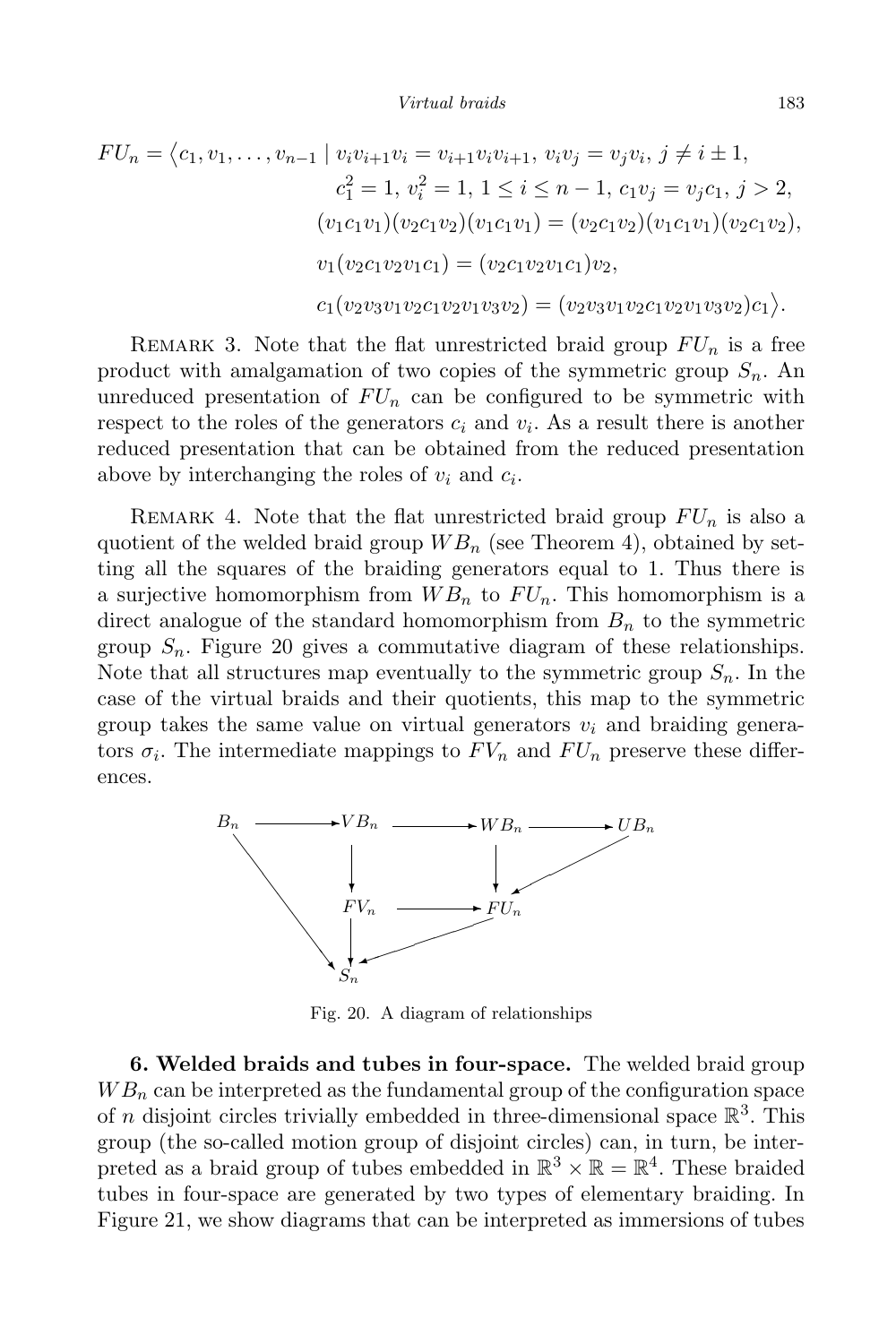

Fig. 21. Tubular correspondences

in three-space. Each such immersion is a projection of a corresponding embedding in four-space. The first two diagrams of Figure 21 each illustrate a tube passing through another tube. When tube  $A$  passes through tube  $B$  we make a corresponding classical braiding crossing with arc A passing under arc  $B$ . The four-dimensional interpretation of tube  $A$  passing through tube B is that: As one looks at the levels of intersection with  $\mathbb{R}^3 \times t$  for different values of t, one sees two circles  $A(t)$  and  $B(t)$ . As the variable t increases, the  $A(t)$  circle (always disjointly embedded from the  $B(t)$  circle) moves through the  $B(t)$  circle. This process is illustrated in Figure 22.

While the classical crossing in a welded braid diagram corresponds to a genuine braiding of the tubes in four-space (as described above), the virtual crossing corresponds to tubes that do not interact in the immersion representation (see again Figure 21). These non-interacting tubes can pass over or under each other, as these local projections correspond to equivalent embeddings in four-space.



Fig. 22. Braiding of circles

It is an interesting exercise to verify that the moves in the welded braid group each induce equivalences of the corresponding tubular braids in fourspace. In particular, the move  $(F_1)$  induces such an isotopy, while the forbidden move  $(F_2)$  does not. For more on this subject, the reader can consult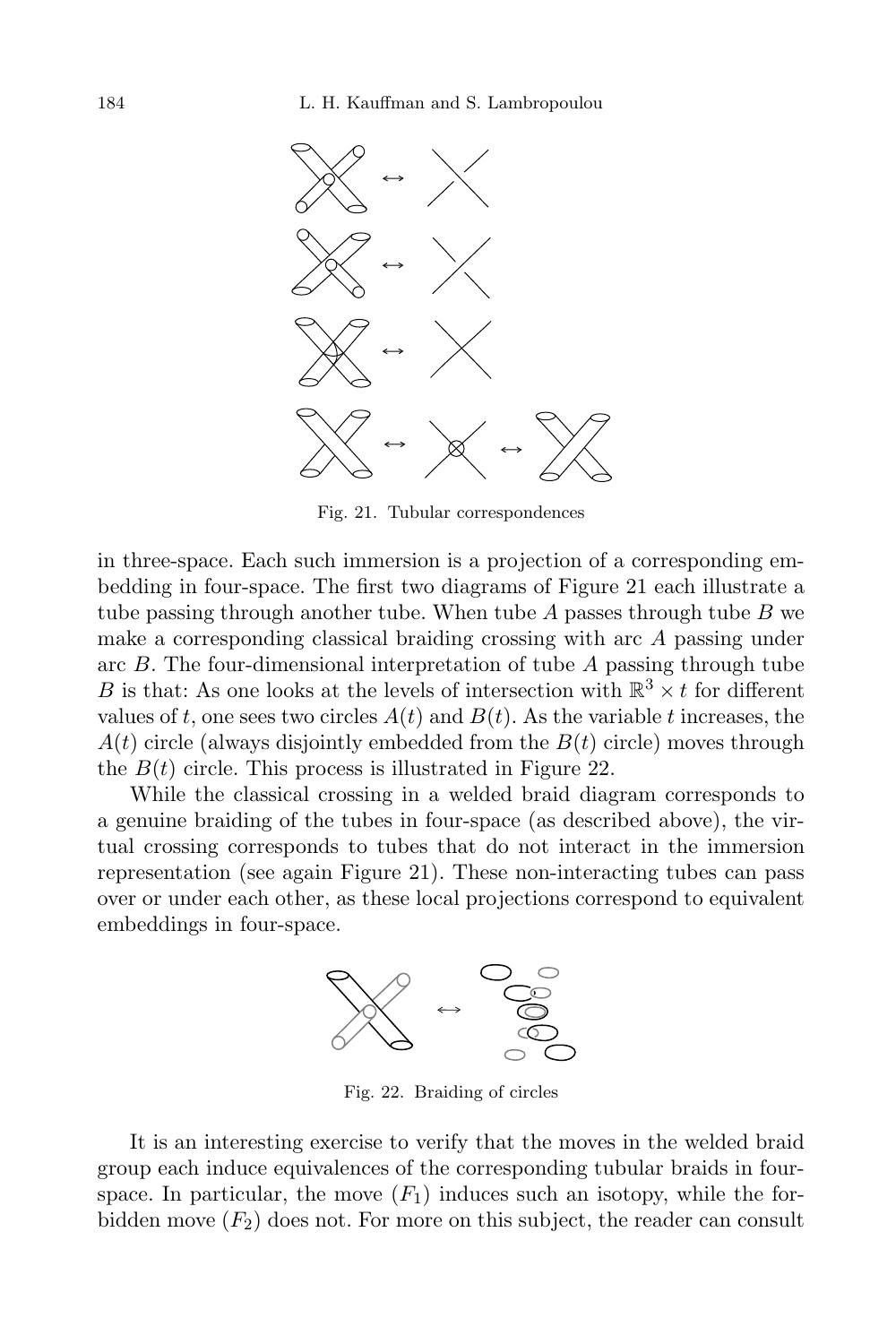[25] and also [18] and the references therein. The basic idea for this correspondence is due to Satoh [25], where torus embeddings in four-space are associated with virtual knot diagrams.

Consider now the surjection  $WB_n \to FU_n$  from the welded braid group to the flat unrestricted braids. Flat unrestricted braids can be represented by immersions of tubes in three-space as illustrated also in Figure 21. There we have indicated a decorated immersion of two intersecting tubes as the correspondent of the flat classical crossing in  $FU_n$ . One must specify the rules for handling these immersions in order to obtain the correspondence. We omit that discussion here, but point out the interest in having a uniform context for the surjection of the welded braids to the flat unrestricted braids. The flat unrestricted braids carry the distinction between braided flat and welded flat crossings and otherwise keep track of the relative permutations of these two types of crossing.

Acknowledgements. Much of this effort was sponsored by the Defense Advanced Research Projects Agency (DARPA) and Air Force Research Laboratory, Air Force Materiel Command, USAF, under agreement F30602-01-2-05022. The U.S. Government is authorized to reproduce and distribute reprints for Government purposes notwithstanding any copyright annotations thereon. The views and conclusions contained herein are those of the author and should not be interpreted as necessarily representing the official policies or endorsements, either expressed or implied, of the Defense Advanced Research Projects Agency, the Air Force Research Laboratory, or the U.S. Government. It gives the first author great pleasure to acknowledge support from NSF Grant DMS-0245588, and to give thanks to the University of Waterloo and the Perimeter Institute in Waterloo, Canada for their hospitality during the preparation of this research.

#### References

- [1] J. W. Alexander, A lemma on systems of knotted curves, Proc. Nat. Acad. Sci. U.S.A. 9 (1923), 93–95.
- [2] J. C. Baez, Link invariants of finite type and perturbation theory, Lett. Math. Phys. 26 (1992), 43–51.
- [3] J. Birman, New points of view in knot theory, Bull. Amer. Math. Soc. 28 (1993), 253–287.
- [4] H. Brunn, *Über verknotete Curven*, Verh. des intern. Math. Congr. 1 (1897), 256– 259.
- [5] J. S. Carter, S. Kamada and M. Saito, Stable equivalence of knots on surfaces and virtual knot cobordisms, J. Knot Theory Ramifications 11 (2002), 311–320.
- [6] H. Dye and L. H. Kauffman, Minimal surface representations of virtual knots and links, arXiv:math.AT/0401035.